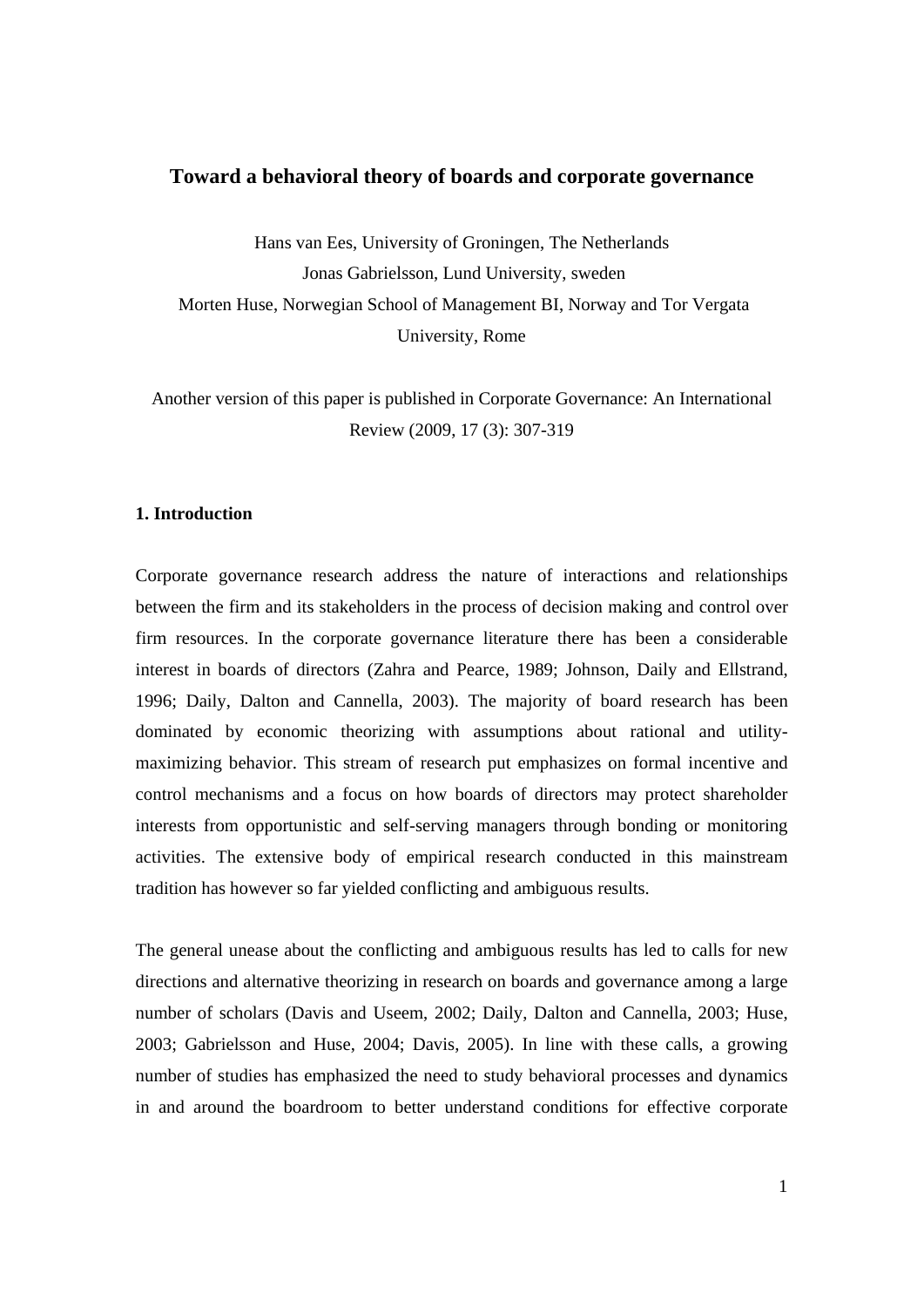governance (e.g., Pettigrew and McNulty, 1995; Huse, 1998; Westphal 1998; Zajac and Westphal 1998; Forbes and Milliken, 1999; McNulty and Pettigrew, 1999; Ocasio, 1999; Westphal 1999; Rindova, 1999; Westphal, Seidel and Stewart, 2001). However, so far these 'behavioral' studies of boards and governance are scattered across disciplines and research traditions, applying different methodologies and assumptions (Huse, 2005). As such, understanding boards and governance in behavioral framework does not yet provide a coherent alternative to the mainstream economic research tradition in corporate governance.

In this review paper we will summarize and integrate previously published research with the aim to address the implications of a behavioral framework for a future research agenda on boards and governance. Based on the review we contend that a behavioral theory on boards and governance may underlie many features of an emerging stream of studies arguing that boards in reality may not be so much concerned with solving conflicts of interests but rather engaged in dealing with the complexity and uncertainty associated with strategic decision making (McNulty and Pettigrew, 1999; Rindova, 1999; Roberts, McNulty and Stiles, 2005). The main feature characterizing the behavior of boards in a behavioral theory framework is the limited ability of organizational actors to effectively gather and process information. This will in turn lead to the need to collect and coordinate dispersed knowledge through planning and control procedures. Corporate governance institutions, such as boards, can then be primarily conceived as problemsolving institutions that reduce complexity, create accountability, and facilitate cooperation between stakeholders. Such a framework consequently challenges the mainstream approach that deals with boards primarily as a deterrent to managerial selfinterest in the context of rational optimizing behavior, formal contracts, and extrinsic (often monetary) rewards.

We believe the paper contributes to research and literature on boards and governance in several ways. First, and in line with the behavioral theory of the firm (Cyert and March, 1963), the paper will develop theory of board behavior in a way that is more connected to empirical observation than mostly used in present research about boards. Up to date,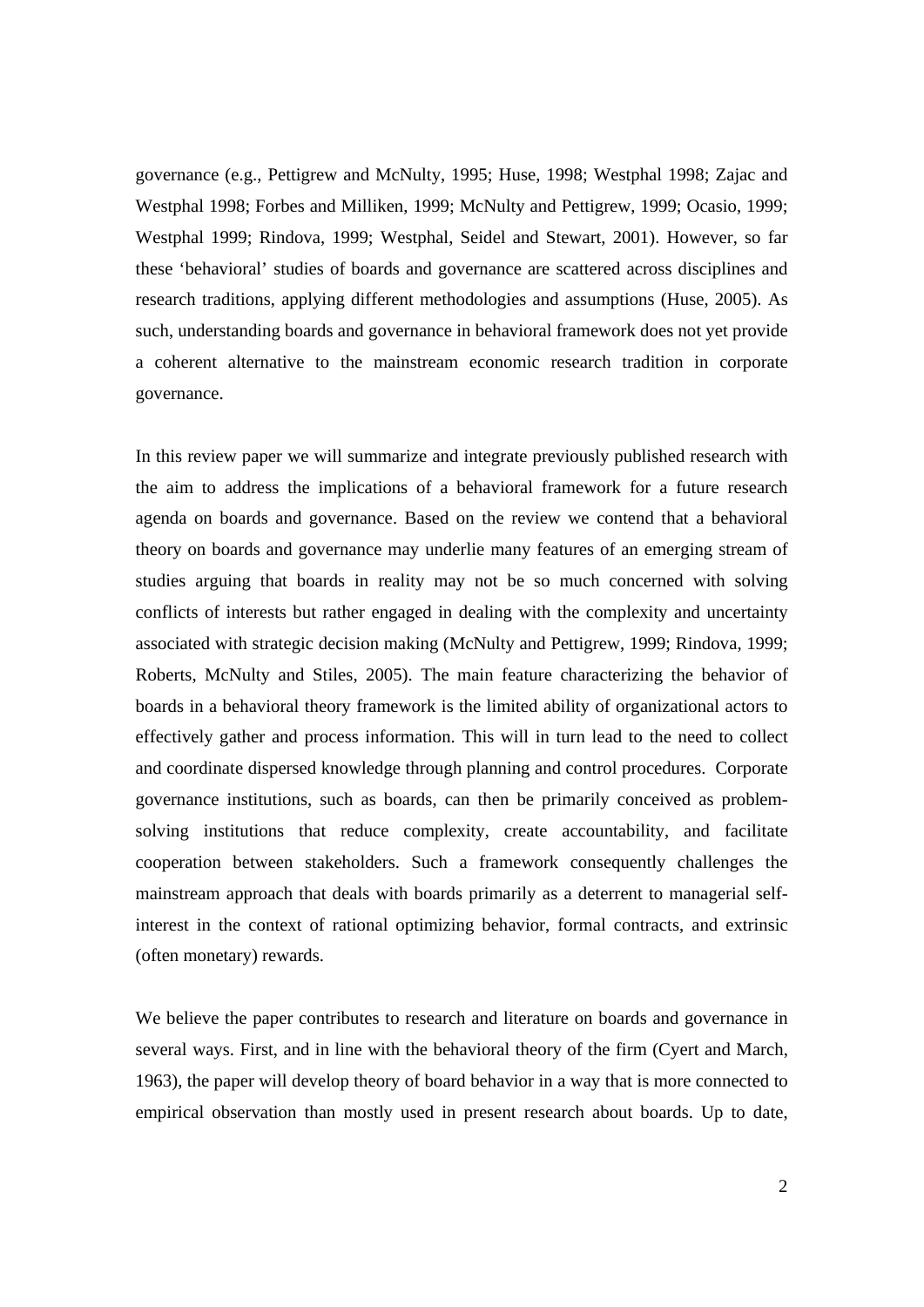research on boards and governance has heavily relied on unquestioned behavioral assumptions (Pettigrew, 1992; Rindova, 1999), and a majority of empirical studies treat interactions and decision making processes largely as intervening unmeasured constructs (Forbes and Milliken, 1999; Gabrielsson and Huse, 2004). Second, a behavioral theory of boards and governance will imply an alternative economic approach to corporate governance institutions by starting from rather different behavioral assumptions. It will highlight the complexity of organizational activities vis-à-vis the limited cognitive capabilities of stakeholders and the search for knowledge to solve organizational problems (Rindova, 1999; Zahra and Filatotchev, 2004). As such, boards' contribution to firm performance is expected to derive mainly from the deployment of relevant knowledge rather than from the reduction of agency costs. Third, a behavioral theory of boards and governance starts from the widely acknowledge idea that the purpose of corporate governance institutions is to enable cooperation. However, this takes place not only by solving conflicts among stakeholders and maintaining control, but also and perhaps even more importantly, by solving problems of coordination and engaging in collective processes of organized information-gathering (Rindova, 1999; Zahra and Filatotchev, 2004). Therefore, a behavioral theory of boards and governance will call for the need to revitalize concepts related to bounded rationality, satisficing behavior, routinization of decision-making by means of heuristics, and political bargaining in the context of the corporation as a coalition of stakeholders. These are concepts that have hardly been addressed in economic theorizing on boards and governance.

The rest of this paper will be organized into four sections. In section two we will put the behavioral theoretical approach into perspective against major research streams in studies of boards and governance. Section three will then summarize main theoretic concepts from the behavioral theory of the firm that have been used in recent board research, which provide the basic ingredients for a behavioral theory on boards and governance. Thereafter, in section four we will discuss the different items on an emerging research agenda of a behavioral theory of boards and governance. The paper ends in section five with a concluding summary of the major implications of a behavioral framework.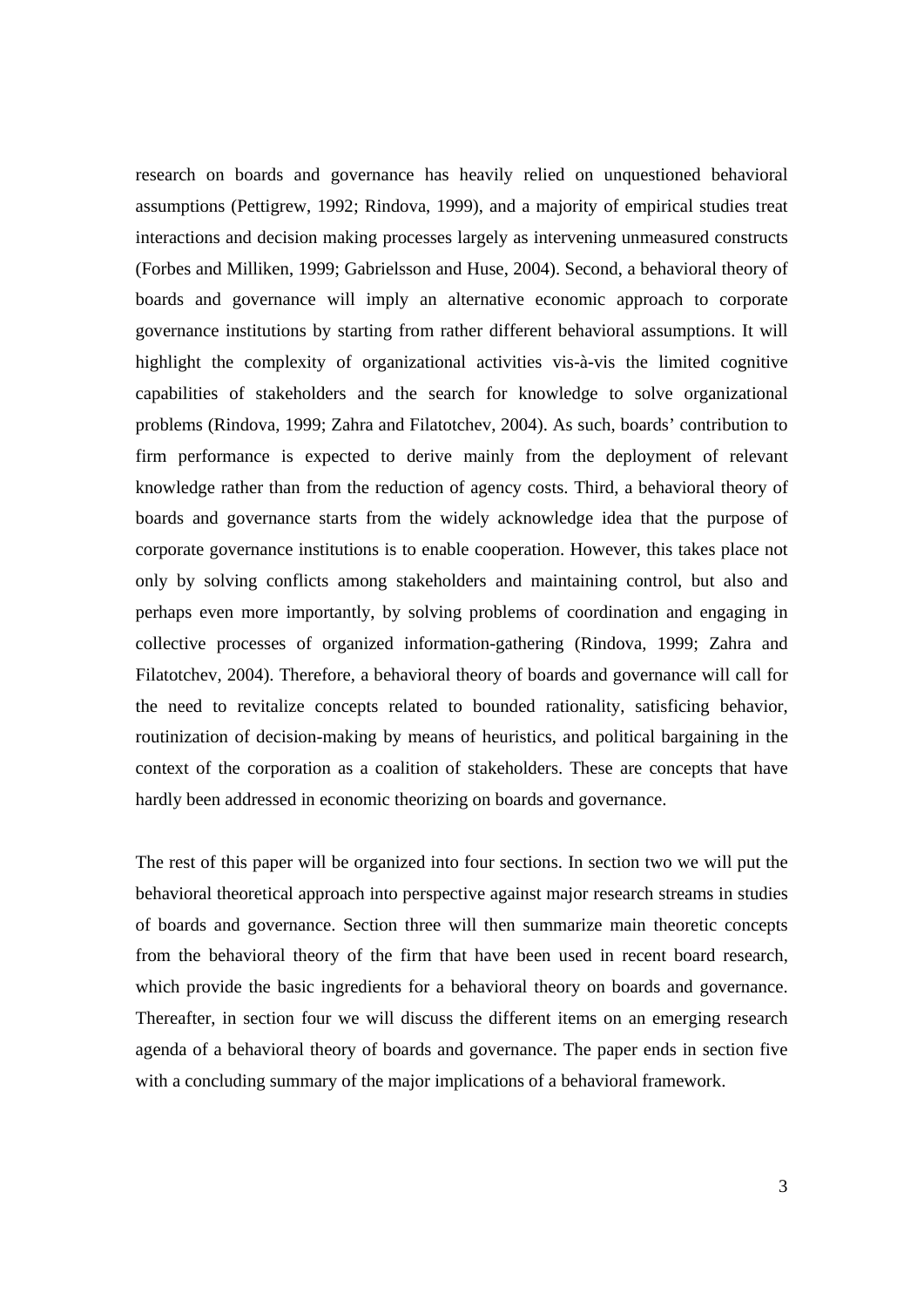### **2. Major research streams in studies of boards and governance**

Before outlining some fundamentals of a behavioral theory of boards and governance, we will put the behavioral theoretical approach into perspective against major research streams in contemporary studies of boards and governance. In order to structure our discussion we have, based on an elaboration of the perspectives presented by Zajac and Westphal (1998: 272), set out alternative research streams in Table 1 below.

#### (Insert table 1 about here)

In dealing with the rights and responsibilities of stakeholders, corporate governance shapes relationships among stakeholders in an around the corporation in terms of structure, interactions and decisions (van Ees and Postma, 2004). Structure refers to the formal organization, i.e. the organizational design. Interactions refer to the interplay between actors being or working close together. Decisions refer to the making and shaping of strategic decisions and the processes through which these decisions evolve. The column dimension in Table 1 shows this distinction, whereas the row dimension characterizes the focus on either internal or external relationships. Internal relationships refer to relationships in and around the board, between board members and (coalitions of) internal actors, as well as the relationships between (coalitions of) board members. External relationships refer to relationships between board members and (coalitions of) external actors.

The idea to distinguish between external and internal actors in research on corporate governance has its background in the potential conflict of interest between different organizational actors (Jensen and Meckling, 1976). A common way to identify internal and external actors is to make the distinction based on whether they operate within the strategic apex of the company - those who make decisions and take actions, or if they are placed outside this apex - those who seek to influence and control decisions and actions (i.e., Mintzberg, 1983; Huse, 2000). Shareholders are often considered to be the most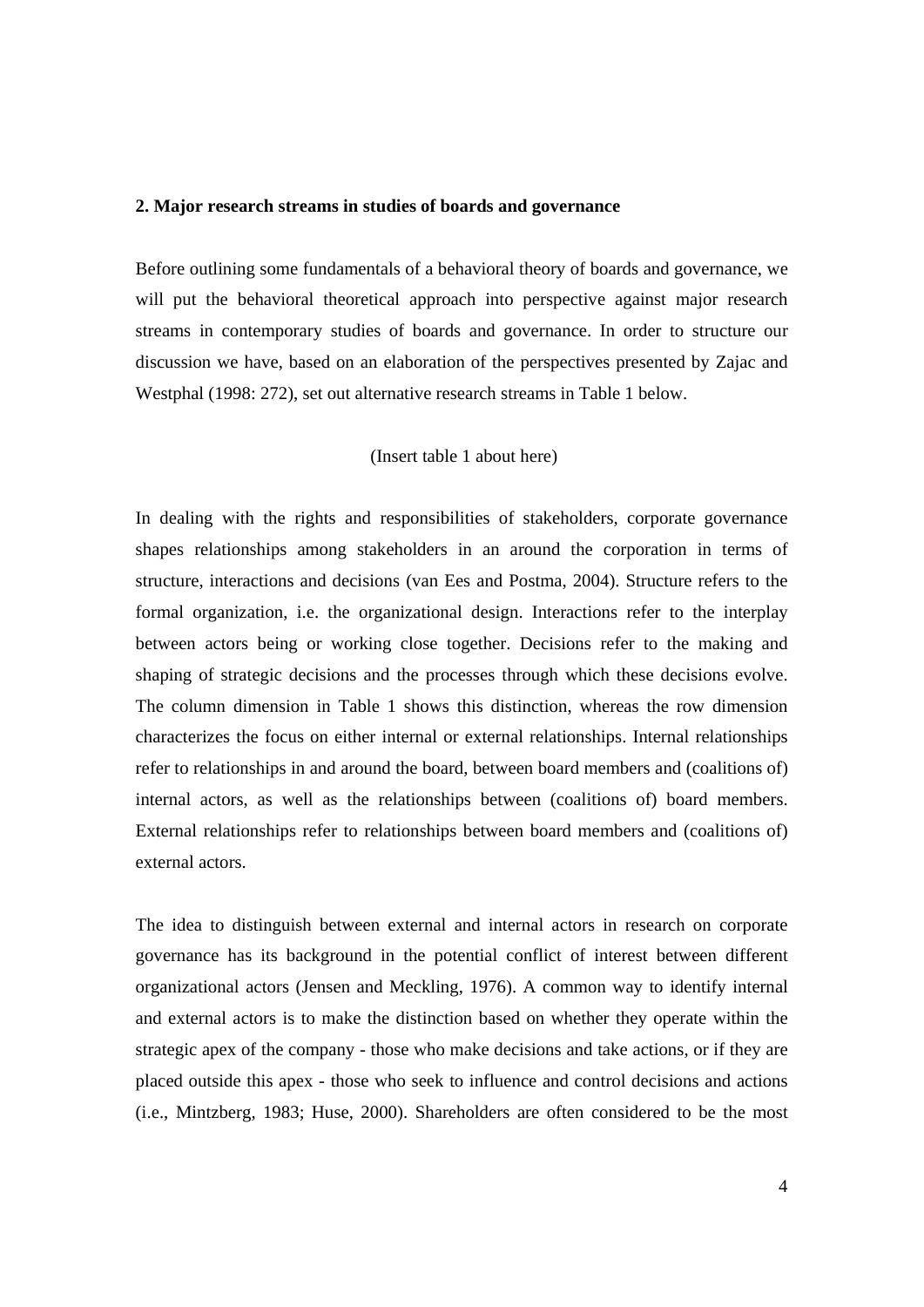important external stakeholders or actors, but the list of external stakeholders may as well include customers, suppliers, competitors, tax collectors and other state agents (Freeman and Reed, 1983; Huse and Rindova, 2001). The CEO and the top management team are often considered as the most important internal stakeholder, but in many cases owners can also be considered internal stakeholders. This is particularly the case in family firms and firms with concentrated ownership, which can be found in many small firms (Gabrielsson and Huse, 2005). In the list of internal stakeholders we may also find the families of the executives, and other with close psychological and financial ties to the CEO and the top management team (Kosnik, 1987). It is furthermore argued that workers, most often regardless of their relationships with the management, should be regarded as internal stakeholders.

Corporate governance research is dominated by economic theories, which assumes that a firm functions in line with its formal structure (Daily et al, 2003). The first entry (I) in table 1 concerns research on incentive and control problems within the firm, which is the classical domain of positivist agency theory (Fama and Jensen, 1976; Eisenhardt, 1989). The focus is on the contract between principals (the owners of the firm) and agents (the top management). Agency theory posits that this relationship may be subject to inefficiencies to the extent that principals and agents have conflicting goals. The actors are assumed to act opportunistic and intendedly rational, and asymmetric information prevents effective monitoring of the agents' actions by the principals. The solutions to these problems have been to develop formal incentive and control mechanisms and to emphasize the formal monitoring role of the board of directors (Fama and Jensen, 1983).

The second entry in the table (II) concerns the formal structure of the corporation vis-àvis its external stakeholders. The corporation is regarded as a focal point of contracts and likewise the dominating theories in this field are transactions costs economics and contract theory (Williamson, 1984, 1988). As in the previous entry, actors are assumed to act intendedly rationally so as to maximize their own benefits under conditions of incomplete or asymmetric information. The design of corporate governance regulation, such as corporate governance legislation and national codes of corporate governance that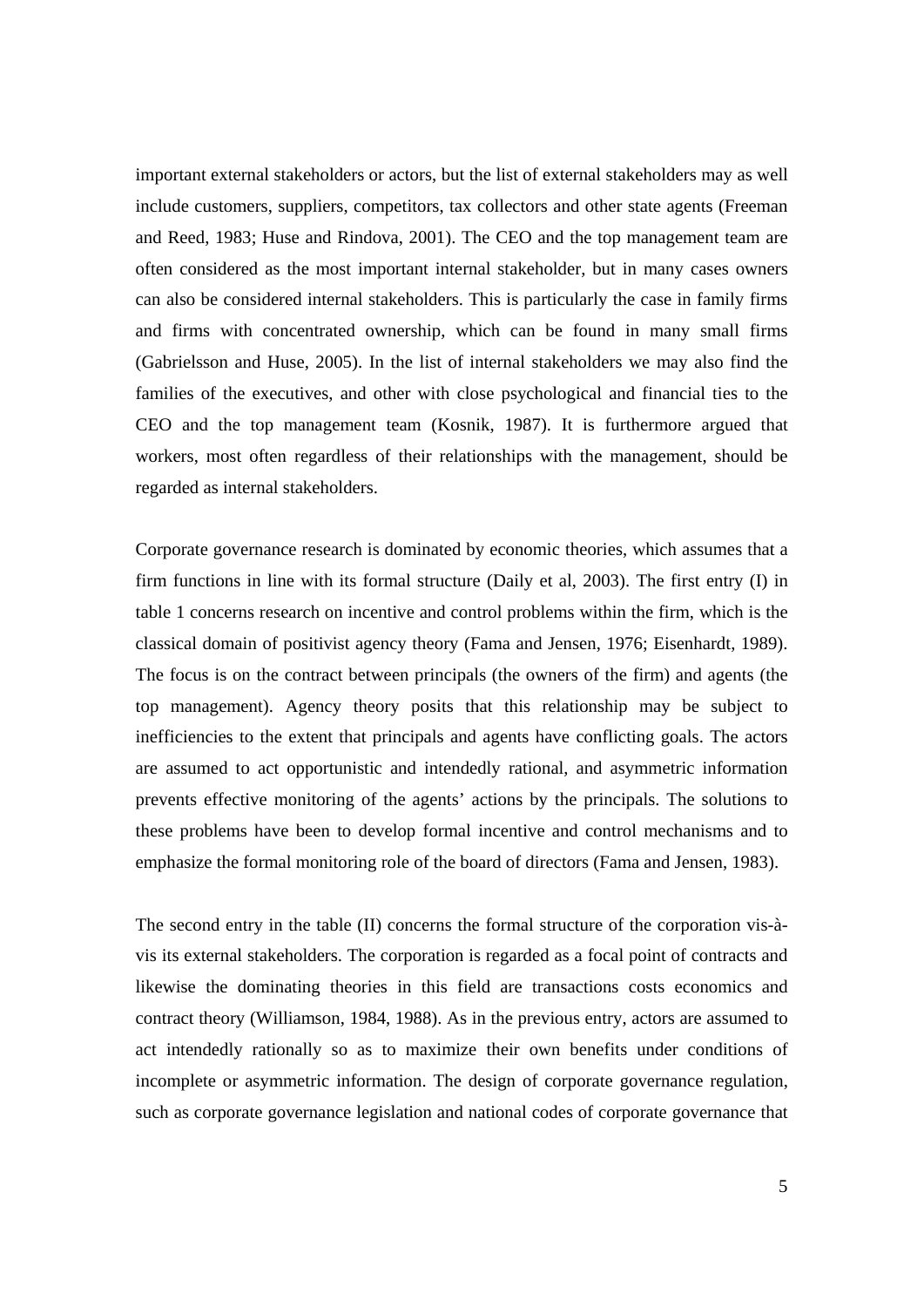structure and codify the relationships between the corporation and its external stakeholders is considered as part of this research field (Blair and Stout, 2001; Callison, 2001).

Whereas the first two entries of Table 1 are dominated by the economic discipline, the question of how interactions affect relationships in and around the boardroom have primarily been studied from a sociological perspective. Studies in the third entry (III) have been concerned with conditions for collaboration and conflict between boards and internal stakeholders, with a focus on how issues like CEO duality, CEO tenure and experience, social ties, demographic similarity and timing of directors' appointment affect power and politics in the organization (Finkelstein and D'Aveni, 1994; Westphal and Zajac, 1995; Zajac and Westphal, 1996; Bigley and Wiersema, 2002). The power and trust characteristics of CEO-board relationships have for example been considered by stewardship theory and social exchange theory (Donaldson and Davis, 1991; Davis Schoorman and Donaldson, 1997; Westphal and Zajac, 1997). Noteworthy is that although these theoretical perspectives often have completely opposite behavioral assumptions when compared to agency theory, they are often considered complementary rather than competing perspectives for understanding conditions for effective board governance (e.g., Shen, 2003; Sundaramurthy and Lewis, 2003).

The fourth entry (IV) concerns coordination and cooptation through interorganizational networks, with a focus on how power, trust and resources flow between organizations and make them work together so as to increase organizational effectiveness. This issue has primarily been analyzed in the context of resource dependency theory, which was developed in the 1970s as an attempt to explain how organizations seek to connect to their environment in order to secure a stable flow of resources (Pfeffer, 1972, 1973; Pfeffer and Salancik, 1978; Provan 1980). From the resource dependency perspective, effective boards link the organization with its environment by establishing important contacts and providing access to timely information through personal and professional networks (Boyd, 1990; Hillman, Canella and Paetzold, 2000). One way of linking the organization with its environment is by means of co-opting representatives from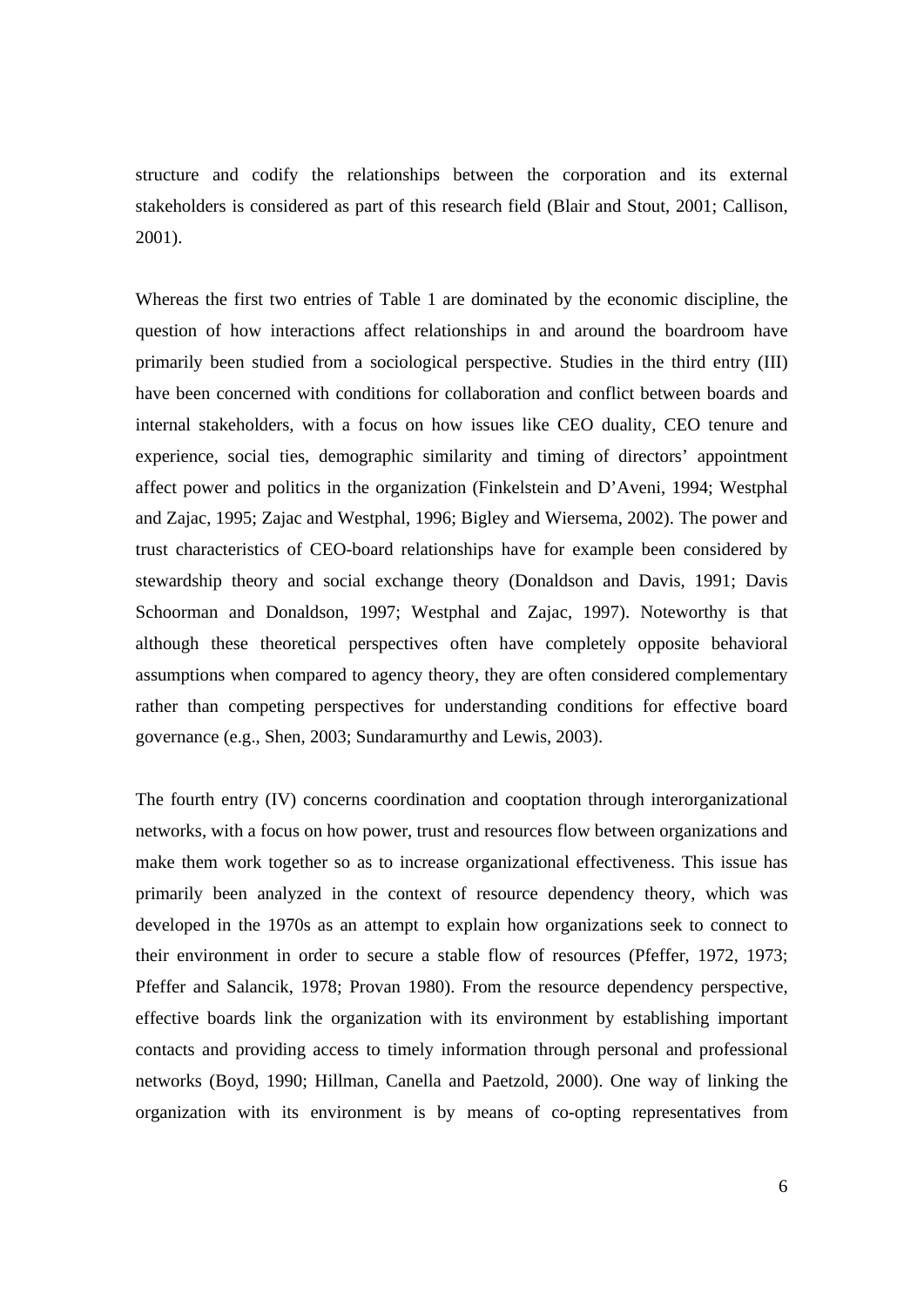important external organizations. These co-optation practices can be seen as instrumental acts with the purpose to reduce uncertainty, acquire resources, or diffuse information in order to achieve organizational goals (Pfeffer and Salancik, 1978). The extensive research on director interlocks is a related stream of studies that provides further insight into the power dynamics associated with multiple board memberships (Useem, 1984; Richardson, 1997; Davis, 1991; Haunschild, 1993; Mizruchi, 1996; Haunschild and Beckman, 1998; Zajac and Westphal, 1996; Gulati and Westphal, 1999). Especially, these studies have focused on how director interlocks influence the diffusion of technology, policy and strategy, as well as providing a social context that favor continued managerial dominance.

The remaining entries (V and VI) of Table 1 deal with the making and shaping of organizational decisions and the processes through which these decisions evolve among internal and external stakeholders. Entry V concerns studies that are about decision making in and around the boardroom and belong somewhat more to the domain of social psychology. The contradictory findings in mainstream governance research have fueled the idea that ambiguity exists because of the complexities of board decision making (Huse, 1998). Many scholars have emphasized that there is no other way to analyze this proposition than to focus on actual decision-making behavior and the underlying cognitive processes of boards (e.g. Forbes and Milliken, 1999; Rindova, 1999; Pye and Pettigrew, 2005). Although empirical research on these issues is still scarce, existing studies have primarily focused on how commitment, cohesiveness and shared values as well as creativity, criticality and cognitive conflicts among board members influence board behavior (Pettigrew and McNulty, 1995; Huse, 1998; Pettigrew and McNulty, 1998; McNulty and Pettigrew and 1999; Gabrielsson and Winlund, 2000; Huse, Minichilli and Schøning, 2005).

Finally, entry VI concerns processes of conformation and ceremony vis-à-vis external stakeholders. The main perspective in this entry has been institutional theory, a theoretical perspective that addresses how interdependencies between corporate and other societal institutions make organizations conform to the accepted norms of their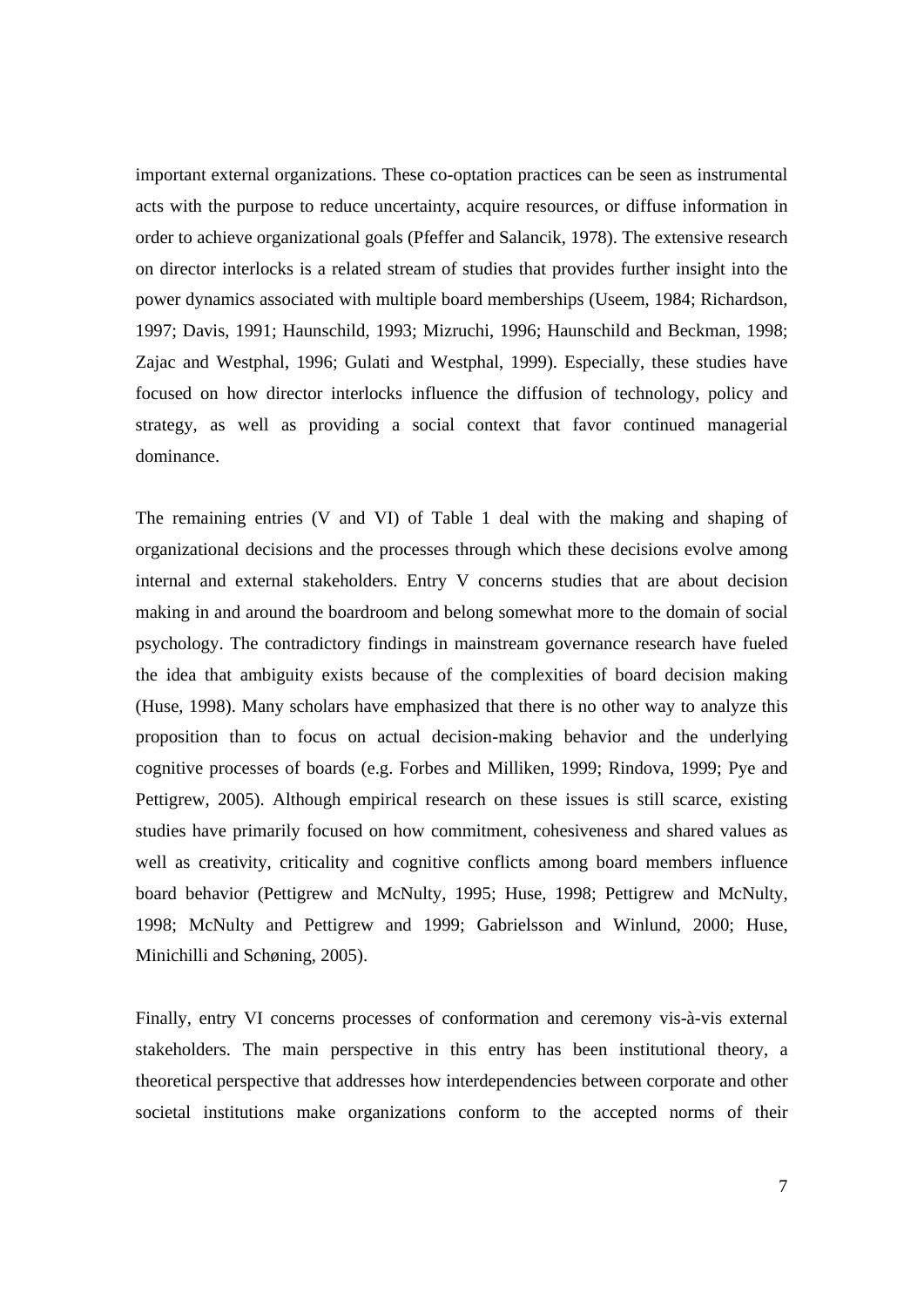populations (Di Maggio and Powell, 1983). Through this perspective, board appointments and social network ties are seen as embedded in the broader institutional environment. This enables board members to learn about existing norms of appropriate beliefs and behavior (eg., Judge and Zeithaml, 1992; Westphal, et al., 2001; Aguilera and Cuervo-Cazurra, 2004; Jonnegård, Kärreman and Svensson, 2004). Board members persuade each other that certain corporate governance structures and policies have merit even if evidence for their efficiency is lacking. Boards may in this respect be subject to processes of social construction where the adoption of practices fulfills symbolic rather than or in addition to efficiency requirements (Westphal et al, 2001; Aguilera and Cuervo-Cazurra, 2004). Director interlocks can consequently, from this perspective, be expected to encourage imitation not only through conscious choice but also by triggering the adoption of taken-for-granted board behavior through less explicit socialization processes (Westphal, et al, 2001). An alternative perspective in this entry focuses on the field of rhetoric and impression management (eg., Zajac and Westphal, 1994; Westphal and Zajac, 1998; Ng and DeCock, 2002; Pye, 2002; Pye, 2004). This perspective study the use of practices of symbolic management as an instrument to connect the decisions and behavior of the organization to the expectations, rules and norms in the businessenvironment, thereby taking into account the special order and formal behavior demanded by custom.

In our view, behavioral perspectives alternative to mainstream economic theorizing on boards and governance can be found in the various research themes in entries III-VI. In fact, the idea that the underlying theories provide complementary perspectives on boards and governance and that neither one of them can independently provide a full explanation seem to have gained common ground (e.g., Hung, 1998; Stiles, 2001; Lynall, Golden and Hillman, 2003; Hillman and Dalziel, 2003; Huse, 2005). There has been a growing consensus concerning the need for theoretical pluralism and researchers can today choose from a large number of relatively accepted theories depending on the aim and scope of their research.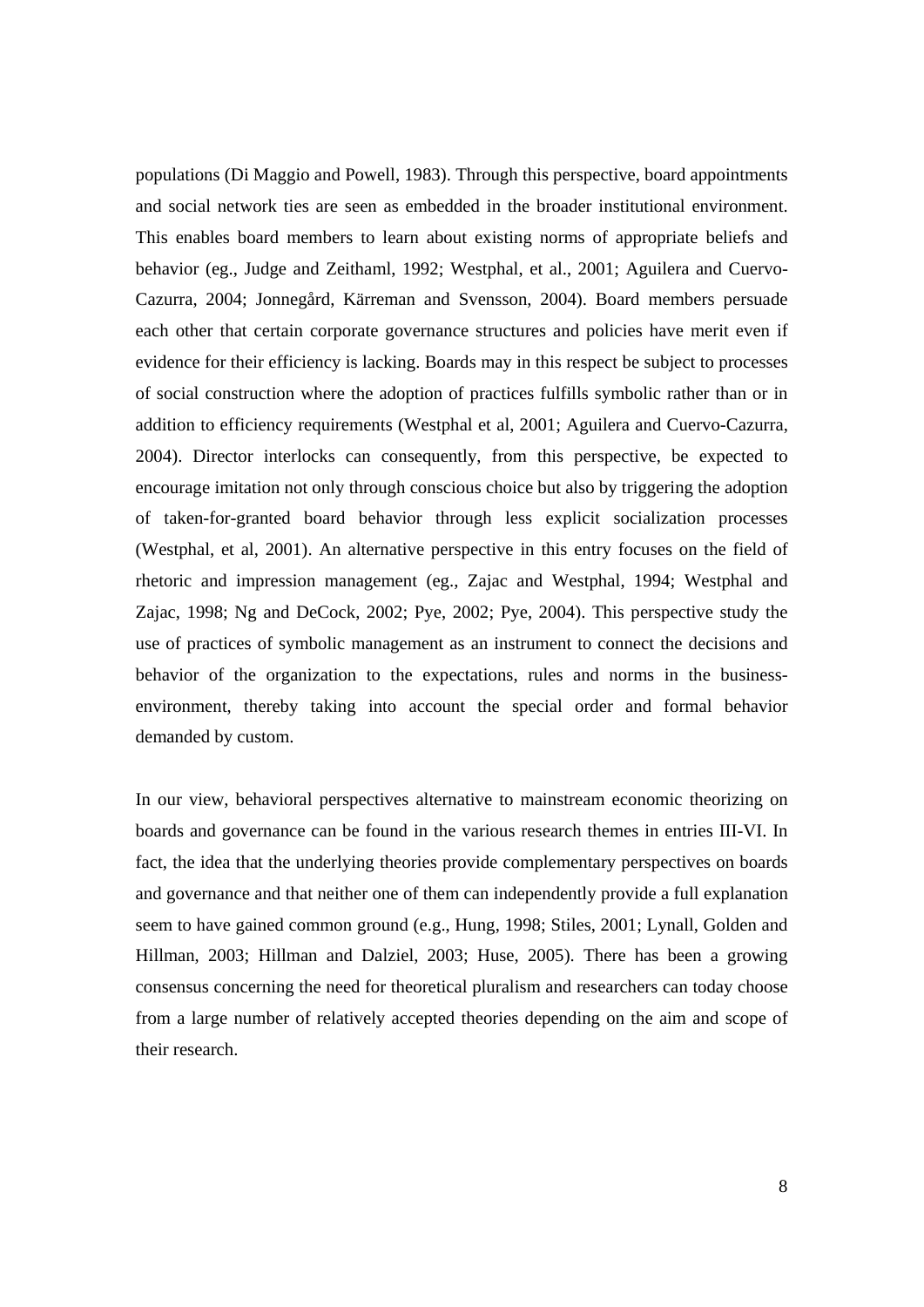Our discussion illustrates the argument that behavioral studies of corporate governance are scattered across disciplines and research traditions, applying different methodologies and behavioral assumptions. Theory development about boards and governance should focus on similarities and not on differences. Despite good intentions we fear that without the accumulation of knowledge around commonly accepted core concepts the call for theoretical pluralism may risk leading to a growing fragmentation rather than to a growing consensus in the understanding of board behavior. As such, current behavioral perspectives in research of boards and governance do not provide an alternative to the mainstream economic research tradition in corporate governance. In our view, a behavioral theory of boards and governance, focusing on the similarities rather than on pluralism and differences in the various approaches may be able to provide such an alternative. In the next section, we will discuss concepts originating from the behavioral theory of the firm that may potentially serve as underlying concepts for an emerging behavioral theory of boards and governance.

### **3. Behavioral theoretic concepts used in recent board research**

The behavioral theory of the firm has since the pioneering studies of Simon (1945, 1955), March and Simon (1958) and Cyert and March (1963) been developed into a main perspective for understanding decision making in organizations. The work of Simon and others can be considered as an attempt to link the abstract principles of the rational decision-making model in the economic discipline to concrete decision-making processes in real business settings. Yet little of this rich body of knowledge has spilled over to mainstream studies of boards and governance where the rationality of agents often still is assumed (Ocasio, 1999). However, in line with calls for the need to better capture processes and behavioral dynamics in and around the boardroom (e.g., Pettigrew, 1992; Huse, 1998) studies have increasingly emphasized the need to apply concepts that can be related back to a behavioral theoretical framework. Four important core concepts originating from a behavioral tradition that have appeared in recent research on boards are examined below; bounded rationality (Ocasio, 1999; Osterloh, Frey and Frost, 2000;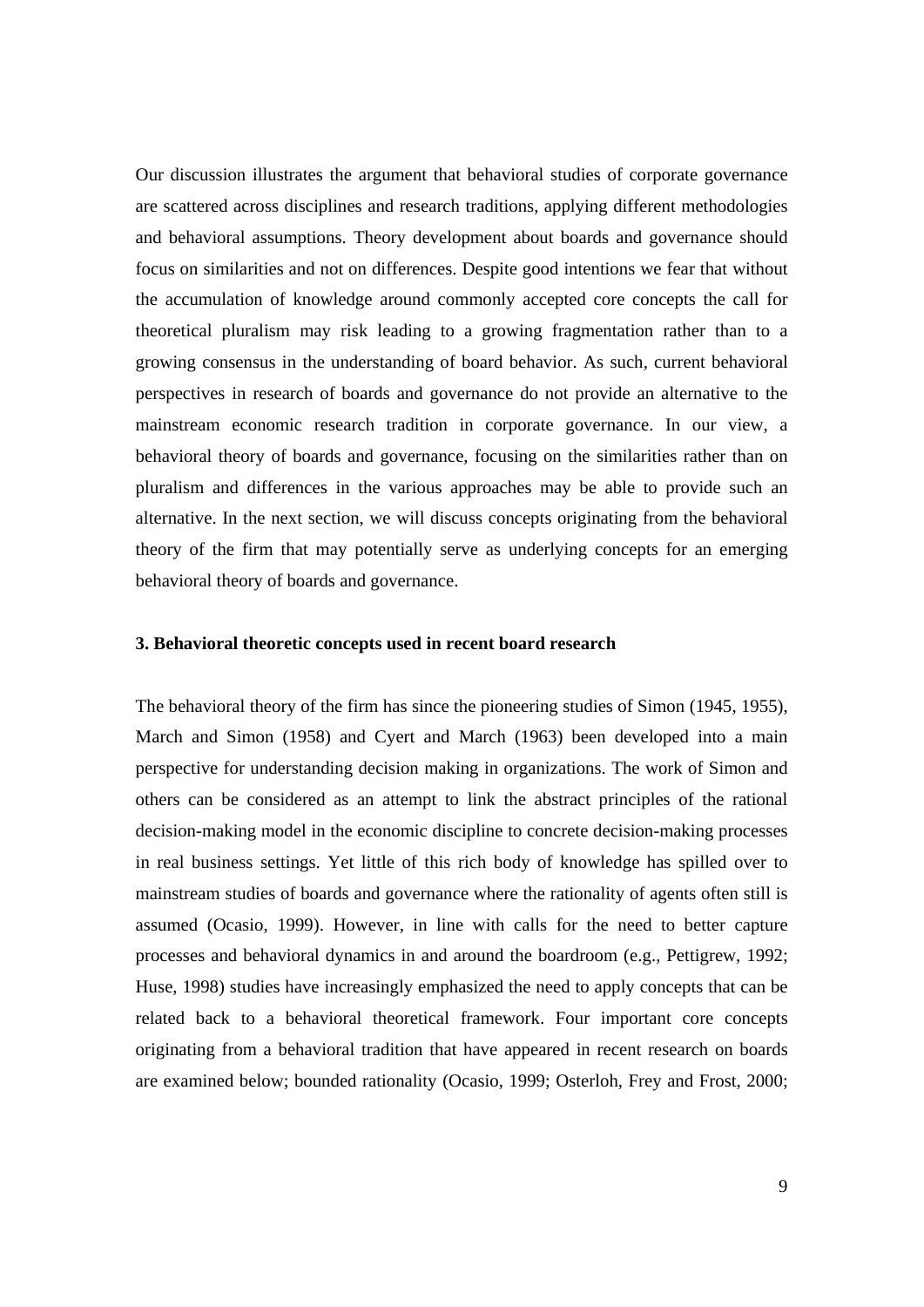Hendry, 2003), satisficing (Hendry, 2005), routines (Ocasio, 1999; Zahra and Filatotchev, 2004), and political bargaining (Huse and Rindova, 2001).

*Bounded rationality.* Recent research on boards and governance has addressed the core concept of bounded rationality (Ocasio, 1999; Osterloh et al., 2000; Hendry, 2005), which is a concept that refers to the actual complexity of decision-making in organizations (Simon, 1955, March and Simon, 1958; Cyert and March, 1963). This is not to say that agents do not strive to maximize utility, only that real-world agents are not able to do so due to bounds on their intended rationality (Hendry, 2005). The complexity of the business makes it impossible for individuals to completely understand all linkages among variables around them. In this respect, the concept of bounded rationality emphasizes that organizational actors do not fully understand the world they are living in (Hendry, 2003). This has two implications, in particular. In the first place, decisions cannot be regarded as optimal solutions to problems - they can merely reflect solutions that satisfy particular aspiration levels (Cyert and March, 1963; see also Levinthal and March, 1993). These aspiration levels are determined both by history and the social environment. The historical aspiration level is set as a function of the organizations past performance, the social aspiration level is set by reference to meaningful reference groups. In the second place, and contrary to mainstream economic theorizing with its emphasis on individual super-rationality in the face of incomplete and asymmetric information (Eisenhardt, 1989), a behavioral approach focuses more on subjective factors such as cognitive biases, and incompetence, as explanations for inefficient and ineffective decision-making (Hendry, 2002; Foss, 2001). The cognitive bias of organizational actors only allows imperfect mapping of the decision-making environment and a rather limited and imprecise and selective information processing. From this perspective, the limited competence and unawareness among organizational members may represent a much more likely cause of organizational failures and inefficiencies than straightforward opportunism, which more or less assumes that individuals have full understanding of the opportunities available to them (c.f. Hendry, 2002). This notion of bounded rationality has in the literature been called "truly bounded rationality" (Osterloh et al., 2000; see also Radner, 1996).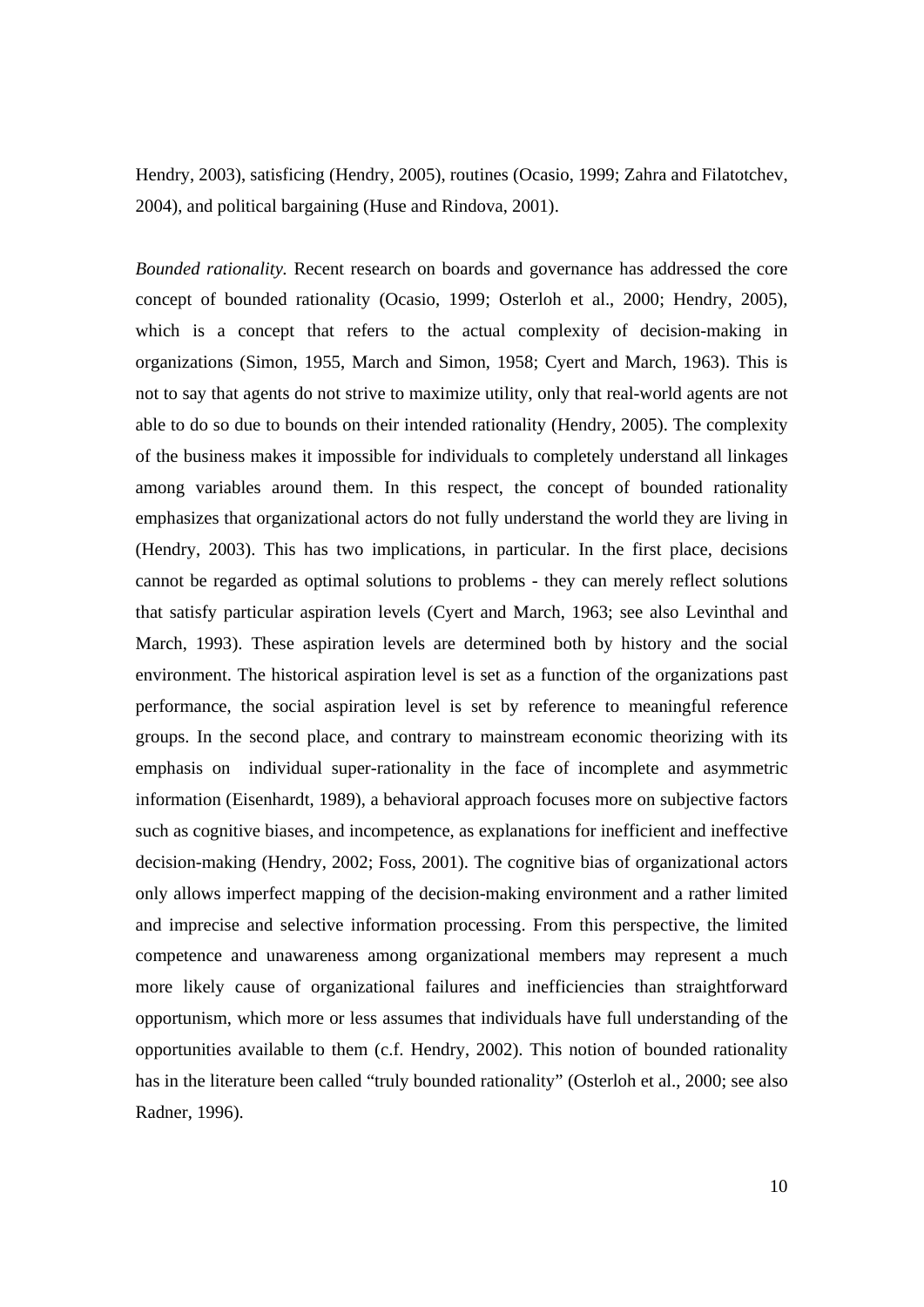*Satisficing.* A second core concept that has been addressed in recent research on boards and governance is 'satisficing' (Hendry, 2005). This behavioral concept indicates that actors tend to accept choices or judgments that are "good enough" based on their most important current needs rather than searching for optimal solutions. The assumption of satisficing behavior rests on the observation that decision-makers mainly are concerned with immediate problems and short-run solutions, something which has generally been called "problemistic search" (Cyert and March, 1963). Problems are, however, only recognized to the extent that organizations fail to satisfy one or more of its self-imposed goals, or when such failure can be expected in a near future (Cyert and March, 1963). Problem recognition itself is primarily driven by attention allocation and selection biases. When faced with a problem, decision makers can be expected to search for solutions using simple heuristics or decision-making routines. The problem is regarded as solved as soon as an alternative is found that satisfies current goals, or if goals are revised to a level that makes available solutions acceptable. When compared to optimizing behavior it can be observed that satisficing behavior potentially reduces the gains from behaving opportunistically. Decision making in the behavioral theory is consequently seen as an experiential learning process, where firms adapt incrementally to its changing environment through learning and experimentation. Decision makers learn by trial and error what can be done, and they adapt their goals, attention rules and search rules accordingly.

*Routines.* A third core concept that has been brought up to attention in recent research is that boards of directors operate from the basis of 'routines' that are built up over time (Ocasio, 1999; Zahra and Filatotchev, 2004). Routines can here be understood as the codified memory of the organization, embodying the past experience, knowledge, beliefs, values, and capabilities of the organization and its decision makers (March and Simon, 1958; Cyert and March, 1963; Nelson and Winter, 2003). Routines consist for a large part of experiential knowledge, which to a large extent are tacit and hard to codify. Routines

-

<sup>&</sup>lt;sup>1</sup> "Routines" has in the literature also been referred to as "performance programs" (March and Simon, 1958), "standard operating procedures" (Cyert and March, 1963).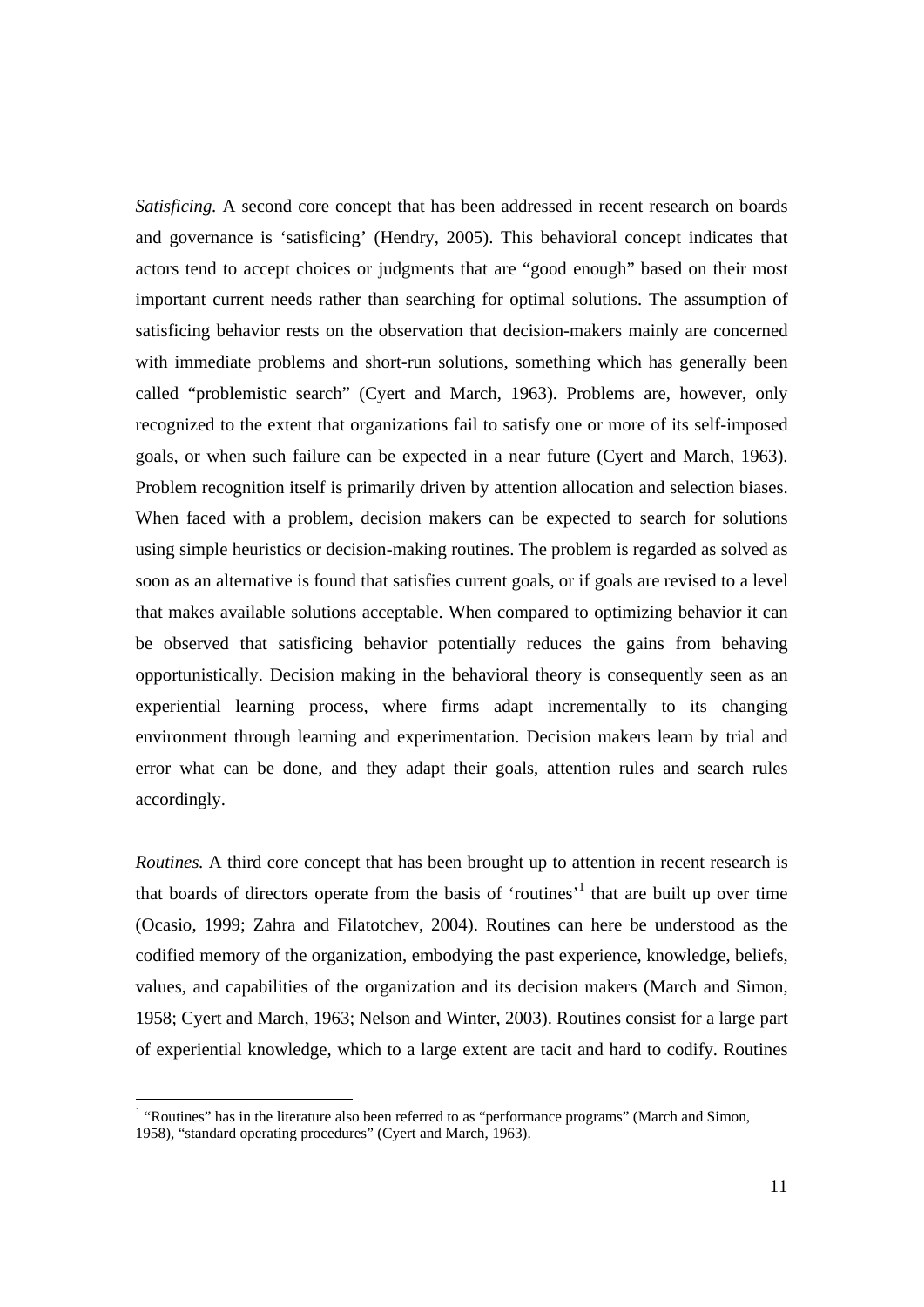are moreover an important a source of control and stability, which both enable and constrain organizational action. On the one hand, they conserve the cognitive abilities of board members and channel and limit conflict among them. On the other hand, they direct attention to selected aspects of identified problem situations. Rules and routines are hence not purely passive elements in board behavior, but serve as socially and historically constructed programs of action that direct attention to selected aspects of a problem situation. As such, they also create decision-making biases. Boards, however, are not victims of history - routines can be changed by learning processes, such as imitation, or through trial and error (Zahra and Filatotchev, 2004). Both routinization as well as unlearning thus plays a central role in a behavioral framework.

*Political bargaining.* The fourth core concept that has been addressed in recent research on boards is the 'political bargain' among coalitions of actors (Huse and Rindova, 2001). Through this perspective organizations can be depicted as complex political systems with agents organized in coalitions, some of them organized into subcoalitions (March, 1962; Cyert and March, 1963). Coalition partners may have distinct preferences and objectives, which make negotiation and bargaining among coalition members common practice. Shifting coalitions of organizational actors affect organizational decisions, goal setting and problem solving processes. Goal conflicts are solved through political bargain rather than through objective alignment by economic incentives. Disagreement about organizational goals is dealt with in the context of on-going bargaining processes among coalitions that pursue alternative objectives and priorities. Different coalitions may pursue conflicting goals, and organizations may encompass a variety of possibly conflicting and inconsistent goals by pursuing them sequentially. Goal formation is thus achieved by a series of procedures including the application of local rationality and acceptable level decision rules, as well as sequential attention to goals (Cyert and March, 1963). The procedures for resolving conflicts do not necessarily lead to a consistent set of goals in the organization. This means that organizations most of the time can be expected to have a considerable amount of latent conflicts and goals. Goal formation is hence seen as the outcome rather than the beginning of the bargain between coalitions. As such, goal formation and goal conflict may drive the search for additional information and new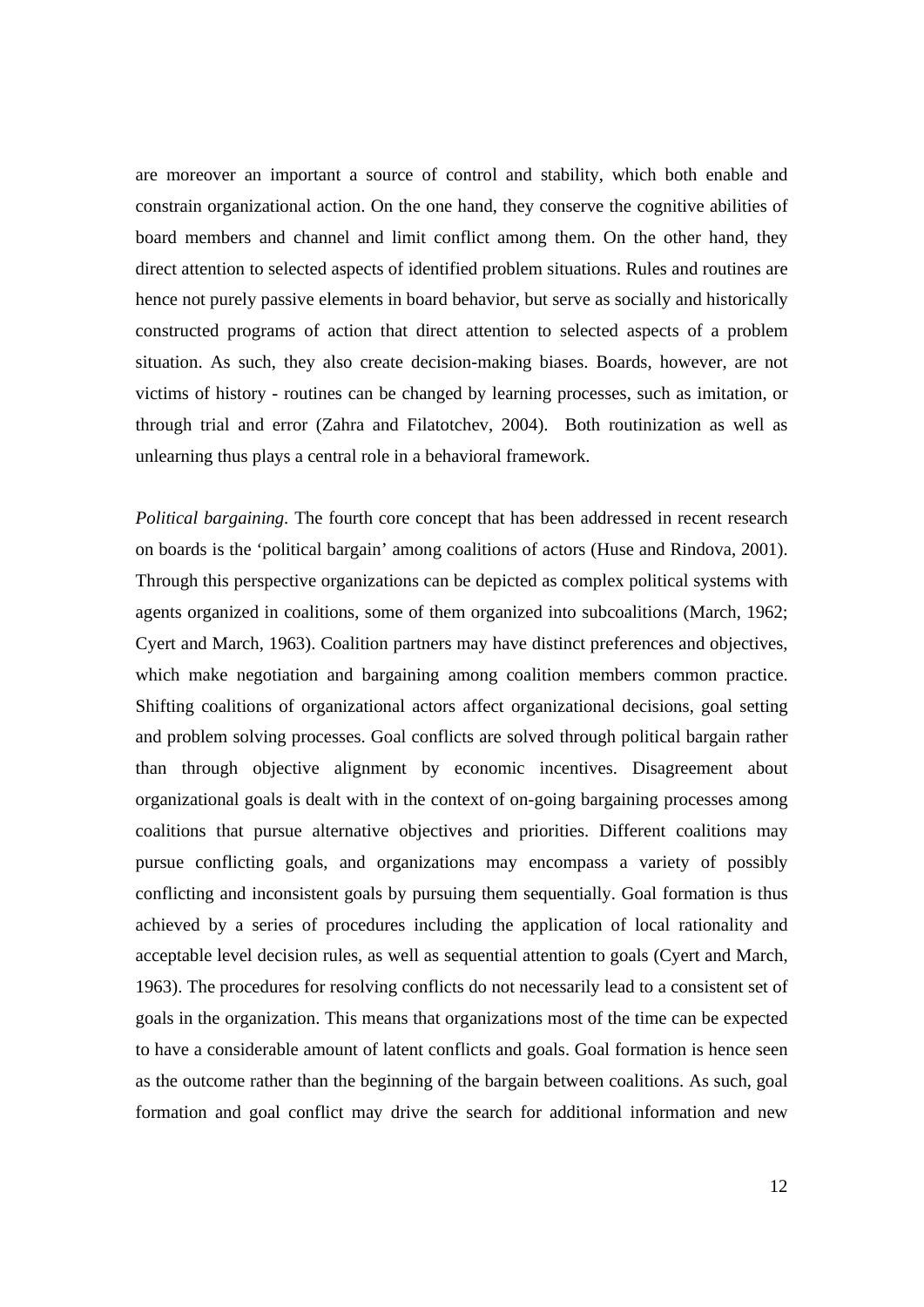knowledge. In fact, from such a learning perspective, goal congruence and consensus may even be a hindrance rather than a stimulus to organizational development. In view of their formal role as "the strategic apex" of the organization, board of directors obviously will play an important role in this process of goal formation.

### (Insert table 2 about here)

A comparison between assumptions for understanding decision making in the economic and behavioral approach is presented in table 2 above. In the behavioral approach actors are assumed to be constrained by limited imagination and awareness, so called truly bounded rationality. Due to the constraints of truly bounded rationality, organizational actors seldom base decision making on an overall calculation of all consequences. Instead, if a problem area is recognized it triggers a search for possible solutions and the search ends when a "satisfactory" solution is found. The actors moreover rely on routines and heuristics that provide them with readily available solutions and procedures for the enactment of organizational decisions. Finally conflict resolution and goal formation is seen as the result of an ongoing process of political bargain among coalition members. The assumption made in the in the economic approach that organizations are monolithic entities where individuals rationally make optimal decisions to reach a unified and a priori defined goal is consequently rejected. Among other things, this has important implications for a research agenda based on a behavioral theory of boards and governance.

### **4. A research agenda of a behavioral theory of boards and governance**

Building upon the four core concepts developed in the previous section, a research agenda of a behavioral theory of boards and governance will be based on the conception of organizations as multiple coalitions of stakeholders. These stakeholders may have conflicting interests and will achieve their goals through changing coalitions in the bargaining process within the corporation. The behavioral perspective on boards and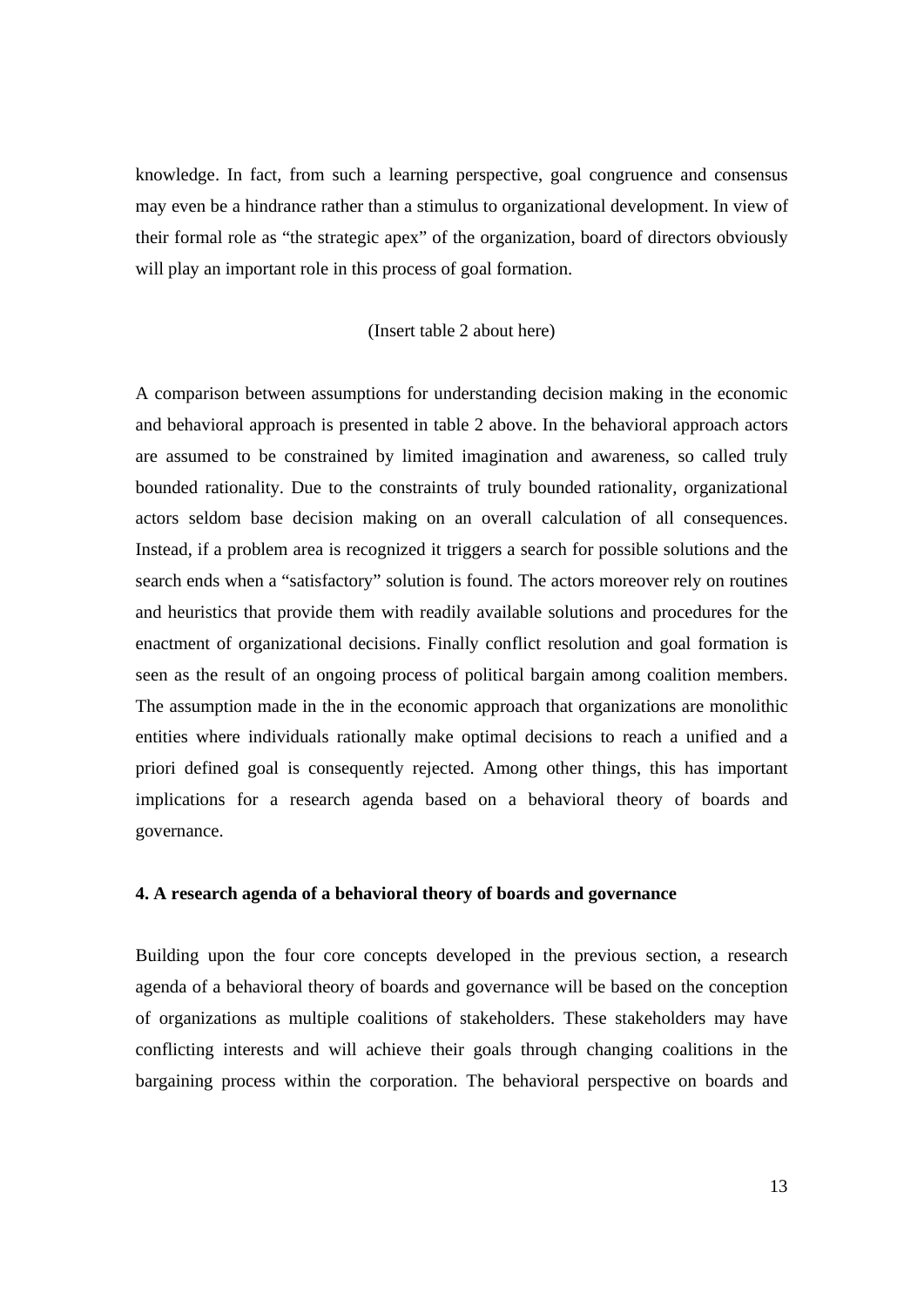governance would hence primarily place emphasis on the analysis of the role of the board in organizational decision making rather than on the outcomes (performance) of boards.

In explaining decisions, a behavioral theory of boards and governance will focus on the political aspects of board behavior. A behavioral theory of boards and governance may in this setting analyze boards' involvement in political bargaining in order to achieve cooperation between coalitions of actors (Ocasio, 1999; Hendry, 2002). Following upon the analysis of power and trust relationships the analysis can be extended to the more managerial aspects of political behavior, such as how the symbolic, rather than substantive aspects of stakeholder behavior and expectations may be managed to benefit the interests of the dominant coalition within the organization (Huse and Eide, 1996). In the political bargain, the position of the board cannot be regarded as non-problematic. Indeed, the formal role of the board is to consider "the best interest of the firm" only, however, in a political context the question as to what the best interest of the firm is cannot be answered without reference to context and the particular coalition of stakeholders (Huse and Rindova, 2001). That is to say that the best interest of the firm are to defined in the political bargain among stakeholders, which implies that the objectives of the firms cannot be regarded as the objective fundamentals for board decision-making. It also implies that the effectiveness of board decision-making can not be analyzed without taking board decision-making context into account (Huse, 2005).

In mediating between stakeholders, boards can in a behavioral theoretic framework be expected to engage in problemistic search to create momentary stable coalitions of stakeholders that provide a solution to the problem at hand. The bargaining process starts with defining corporate goals from the aspiration levels and expectations of stakeholders. Problemistic search by the board will be triggered when organizational performance will fall below stakeholder aspiration levels. The search for workable problem-solving heuristics will be aimed at finding solutions to immediate problems of accountability. As such, the behavioral approach emphasizes the political process involved in board decision making (Ocasio, 1994; Huse, 1996; Ng and DeCock 2002) and the satisficing nature of board decision-making outcomes (Hendry, 2005). Satisficing as the guiding principle for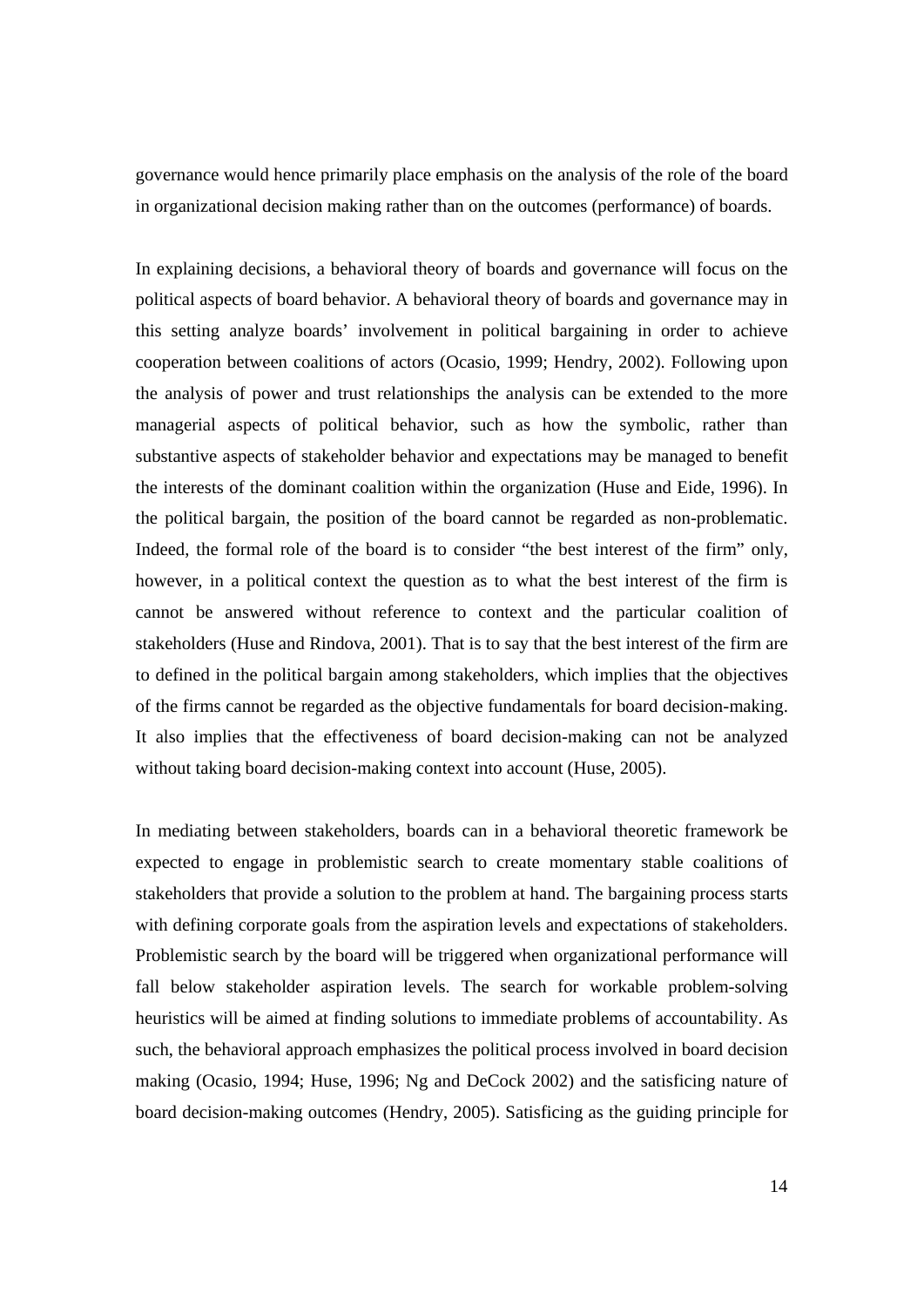decision-making, instead of trying to capture all opportunities to maximize payoffs probably may reduce opportunism between organizational actors (Baumol, 2004).

Alignment with sub-goals rather than to a profit objective may moreover help keeping focus on tasks and duties in the organization and in sustaining intrinsic motivation (Grandori, 2004; Osterloh and Frey, 2004; Windolf, 2004). Thus, the analysis of how boards organize goal formation within the organization as well as the position and political role in the context of this process may reveal additional insight into the role of the board in organizational decision-making. Moreover, the existence of alternative goals in the behavioral approach may provide important inputs for additional information and knowledge. In fact, the diversity of goals among different coalitions of actors can be considered beneficial as it stimulates the discovery and active search for new knowledge as a by-product in the goal-conflict resolution process. Diverse board members with experiences from different industries and companies will vary in their domain knowledge, the problems they have been exposed to and the problem solving skills they have developed (Rindova, 1999). New knowledge can in this respect enter into the board decision-making process through the adjustment of aspiration levels and the formation of alternative dominant coalitions. These conditions will in turn bring greater variety to the problems that the board identifies and the solutions it develops.

Additionally, analyzing problem-solving inside and outside the boardroom through a behavioral theoretic framework may offer new insights into the specific behaviors and actions of board members that lead to certain decision of boards of directors (Forbes and Milliken, 1999). Satisficing board members can be expected to deal with organizational problems by applying norms, problem-solving heuristics and memorized routines to reduce the complexity of decision-making. The limits of bounded rationality prohibit the availability and understanding of a complete array of alternatives, which means that simple heuristics will be used to process the gathered information. A behavioral theory of boards and governance will thus emphasize that board members rely on general rules and lessons based on past experience (heuristics) to make strategic decisions, rather than employing rational models of decision making that require knowledge and information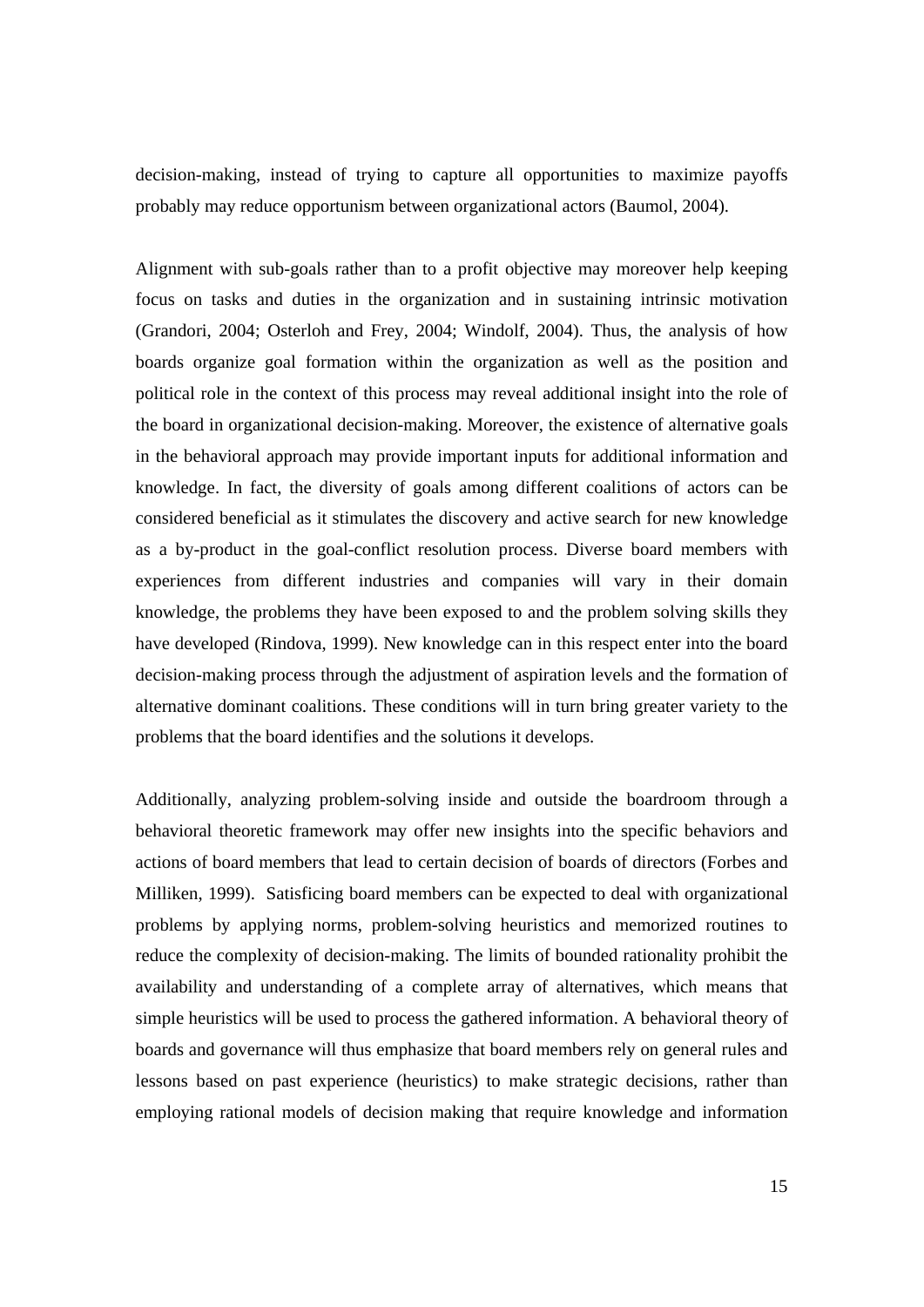that they cannot have. In particular, the decisions in the current period are informed and shaped by the environmental feedback that board members receive from their earlier decisions (Cyert and March, 1963). Learning processes among board members can hence be expected to be "operationalized" in the form of information gathering and decision making structures, procedures and rules (Ocasio, 1999).

A behavioral theory of boards and governance also posit that board members cope with uncertainty and complexity reduction by routinely simplifying and structuring information through their perceptual filters and pre-existent knowledge structures (Rindova, 1999). By applying simple decision-making heuristics directors may enact decision-making scripts internalized from their participation on other boards to solve strategy and monitoring problems in the current organization or board. This follows the idea that the particular decision routines are encoded more deeply in the organizational memory, and more likely to be recalled and enacted later in problem situation that are perceived as similar. The reliance of rules in board decision making facilitates action by presenting board members with readily available solutions for organizational problems (Ocasio, 1999) and may also increase the board's ability to justify and defend its actions and decisions (Westphal and Zajac, 1998). As such, the previous experiences of board members, their expectations and reference groups, as well as their routine procedures for information processing and learning, are highly relevant to consider for understanding board decision-making. The careful analysis of behavioral routines and mimetic processes in and around boards may thus provide insight how boards and their members routinely use their past experiences in similar settings as scripts for solving problems in the current situation (Ocasio, 1999; Westphal, et al., 2001). Similarly, the analysis of norms of board behavior as another source of memorized socially constructed expectations may reveal additional insights as far as the explanation of behavior in and around boards is concerned.

## **5. Concluding summary**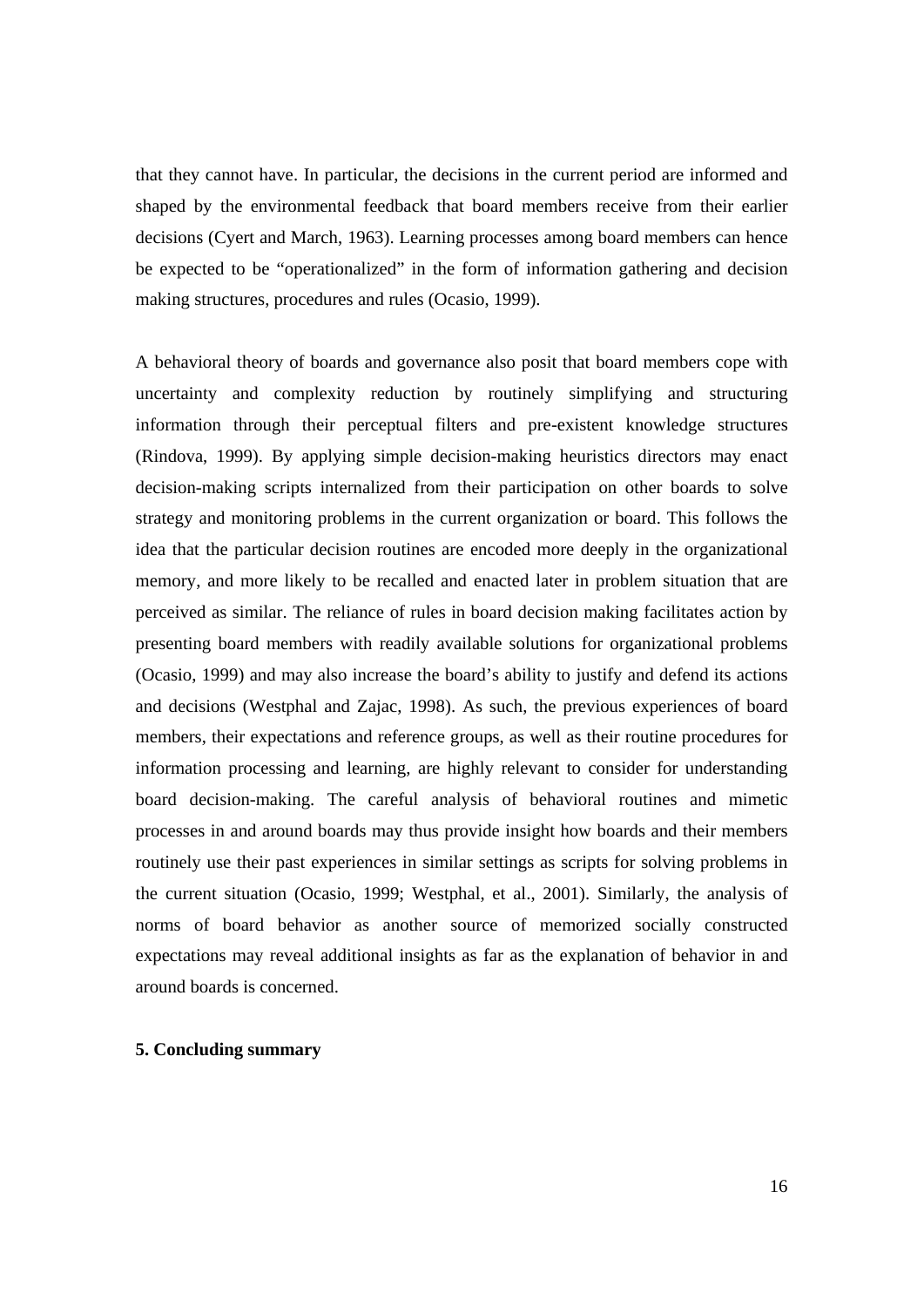There have been calls for new directions and alternative theorizing in research on boards and governance (Daily, Dalton and Cannella, 2003; Gabrielsson and Huse, 2004). In this article we have outlined a behavioral theory of boards and governance which in many ways challenges the mainstream approach for understanding boards and governance in contemporary research. First of all, a behavioral theory of boards and governance will be more focused on the interactions and decisions among actors in and around the boardroom (behavior), rather than on the outcomes (performance) of boards. Most studies that have studied boards from an economic perspective have more or less neglected board behavior. Instead they have analyzed the relationships between ideal-typical board constructs and corporate performance, and applied unquestioned behavioral assumptions as a basis for prescription where interaction, communication and information sharing between board members have generally not been assumed to affect the board's work (Pettigrew, 1992; Forbes and Milliken, 1999; Gabrielsson and Huse, 2004). In contrast, for a behavioral theory of boards and governance the actual interactions and behavioral processes in and around boards will be the starting point (Huse, 2005). However, emphasis on actual board behavior is a necessary but not a sufficient condition for a behavioral theory of boards and governance. The challenge is to go beyond simple description by using a limited set of behavioral constructs to explain the decision-making of boards as well as the role of boards in organizational decision-making. The key constructs in this respect are bounded rationality, satisficing behavior, routinization of decision-making by means of heuristics, and political bargaining in the context of the corporation as a coalition of stakeholders. Alike the behavioral theory of the firm the processes of past-performance evaluation in the context of boards, the search for alternatives and the decision-making routines and procedures in and around boards will consequently constitute the core of the new research agenda.

To position this endeavor, it can first be argued that a behavioral perspective on boards and governance will focus on decision making processes over structure and outcome. If structure exists it is however because actors are constructing and reconstructing intentions and accounts and, thereby, their own and others' identities. Much more emphasis would also be placed on the effects of past behavior and experience on current behavior in and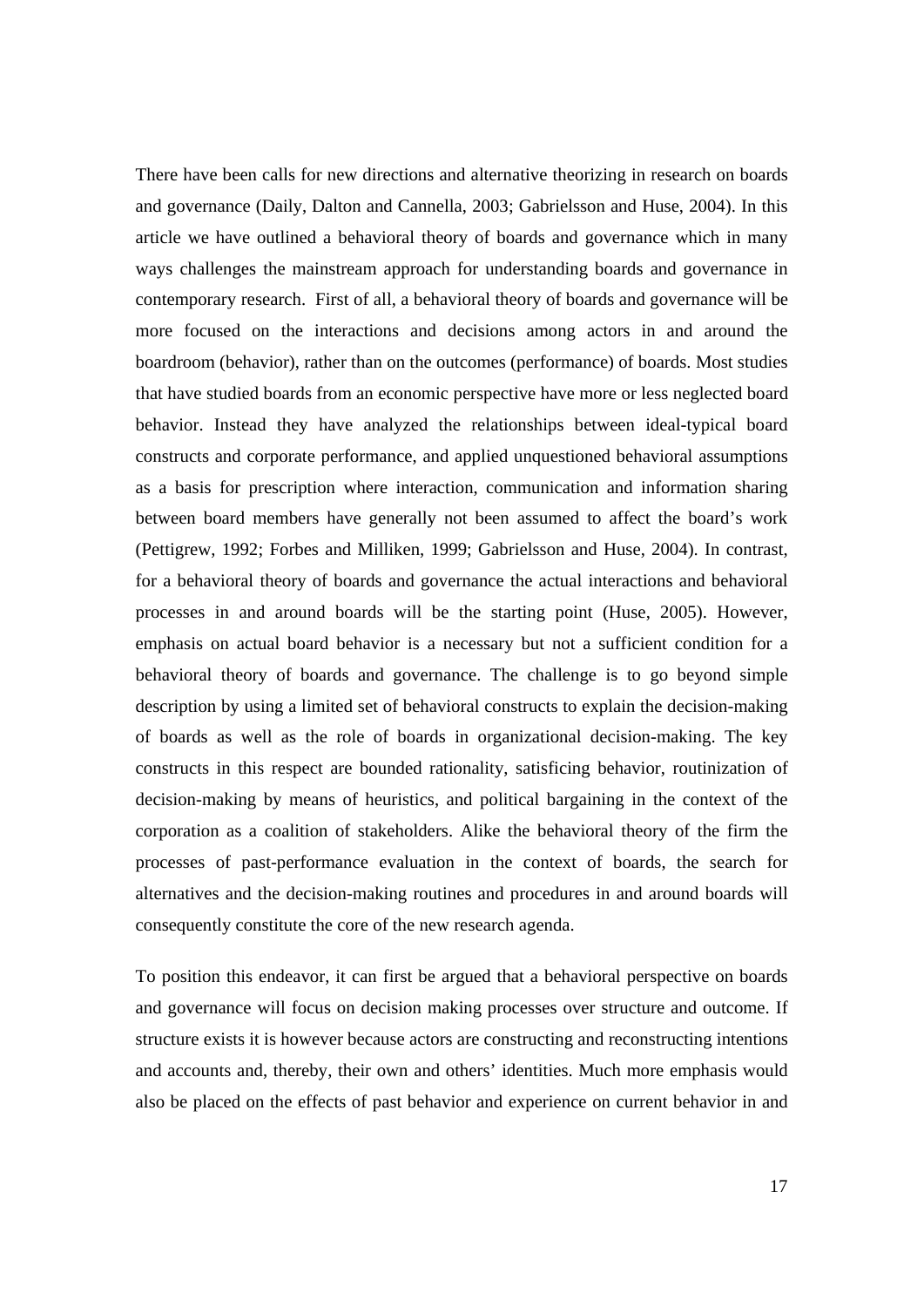around boards. As such, the emphasis on context and history in the behavioral perspective on boards and governance stands in contrast to a more axiomatic approach basically in economics, where the corporation is a "focus for a complex process in which the conflicting objectives of individuals (some of whom may 'represent' other organizations) are brought into equilibrium within a framework of contractual relations" (Jensen and Meckling, 1976: 311).

In the second place, a behavioral perspective will accept that board decision-making behavior is contingent upon the modes of interaction among various actors. The relative power and relationships between various coalitions of internal and external actors may be contingent upon the different stages of the firm's development (Dyer, 1986; Huse, 1998; Zahra and Filatotchev, 2004), and board composition may reflect the wider power relationship between internal and external actors at the time of board formation (Lynall, Golden and Hillman, 2001). The power and influence of the board of directors may change in times of crisis compared to normal times, and various types of crises may change the stakes, power and activities of various actors (Lorsch and McIver, 1989; Mace, 1971). Consequently, the goals and objectives of the organization shift as coalitions change. Hence, contingencies related to the firm's industry, as well as the firm's life cycle might affect interactions and relationships among stakeholders in an around the corporation (Lynall et al, 2001; Zahra and Filatotchev, 2004).

In the third place, a behavioral perspective would allow for cooperative as well as conflicting interests to enter into the process of board decision making and control over firm resources. A behavioral theory of boards and governance would, in addition to dealing with conflicts resulting from divergent preferences of stakeholders, emphasize board members' contribution in dealing with the complexity and uncertainty associated with strategic decisions. Because organizational actors have limited cognitive capacity they need planning and control routines to help them analyze complex tasks and to avoid making errors in decision making. The conflicting goals among organizational actors also imply a conflict of cognitive resources, such as for example access to attention, knowledge and memory, which in turn influence the perception, or "framing", of the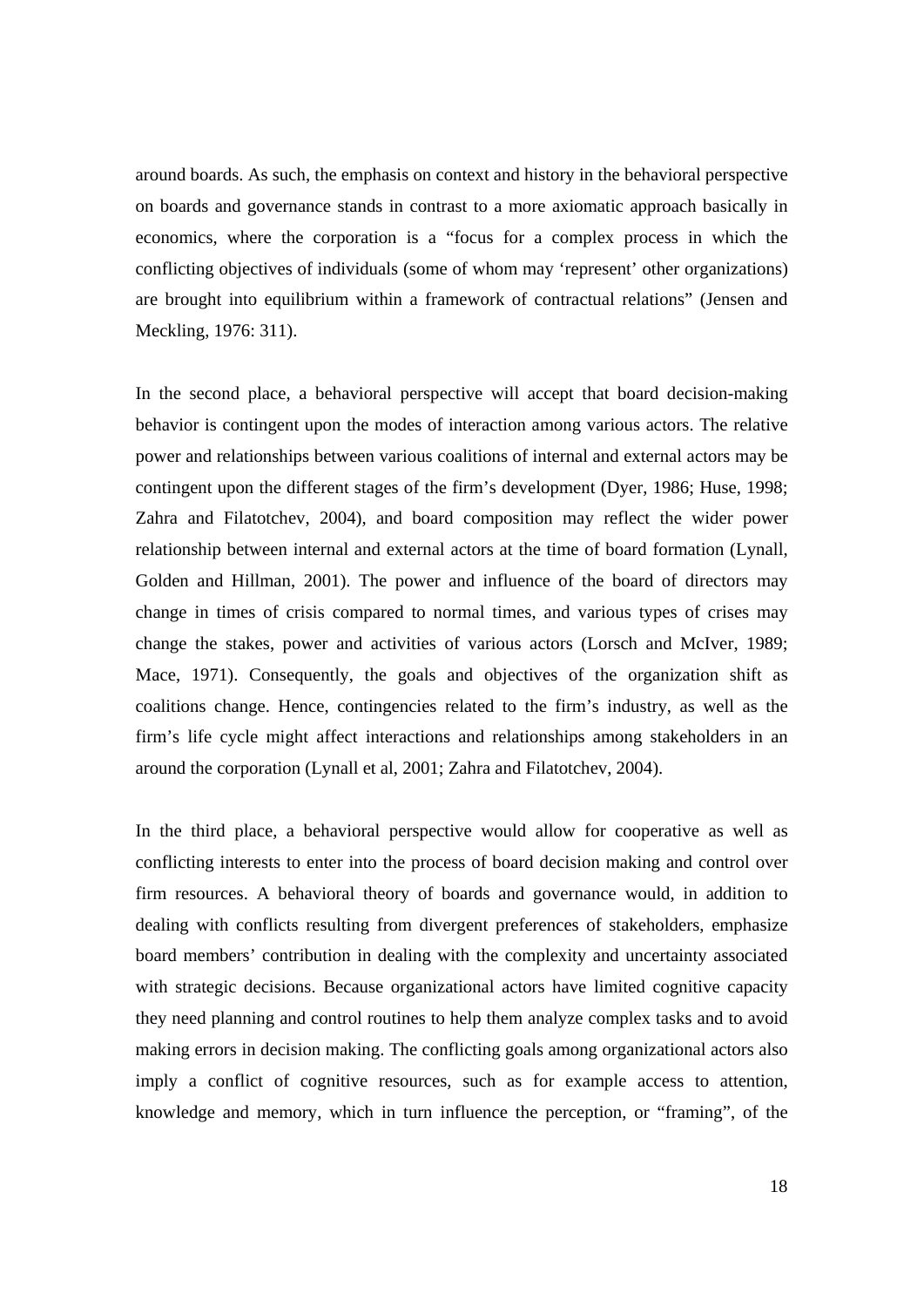problem situation (Lindenberg, 2003). Participation in the early stages of strategic decision making will in this respect enable board members to protect stakeholders' interests through problem identification and problem definition (Rindova, 1999). This suggests that board members contribute to the problem solving process because they offer a variety of experiences and quality of judgment which in turn makes them perform their monitoring tasks more effective (Andrew, 1980). As such, board members use the strategic problem-solving expertise they have developed in their primary occupations and provide inputs into the cognitive tasks through which strategic decision making is carried out (Forbes and Milliken, 1999; Rindova, 1999). Therefore, in a behavioral perspective the emphasis on conflict and control in the boardroom will be less, and problems of coordination, exploration and creating value or knowledge may dominate over problems of conflict, exploitation and the distribution of value.

To conclude this essay, the relevant characteristics of the axiomatic perspective and the behavioral perspective on boards and governance are presented in Table 3 below. It is our belief that the two perspectives represent markedly different and equally viable streams in research on boards and governance. At the same time, Table 3 can be considered as an open invitation for additional research and analysis on the topics formulated in the cells representing the behavioral perspective. It is our hope that the arguments underlying these topics may add new perspectives to the existing research agenda on boards and governance.

(Insert table 3 about here)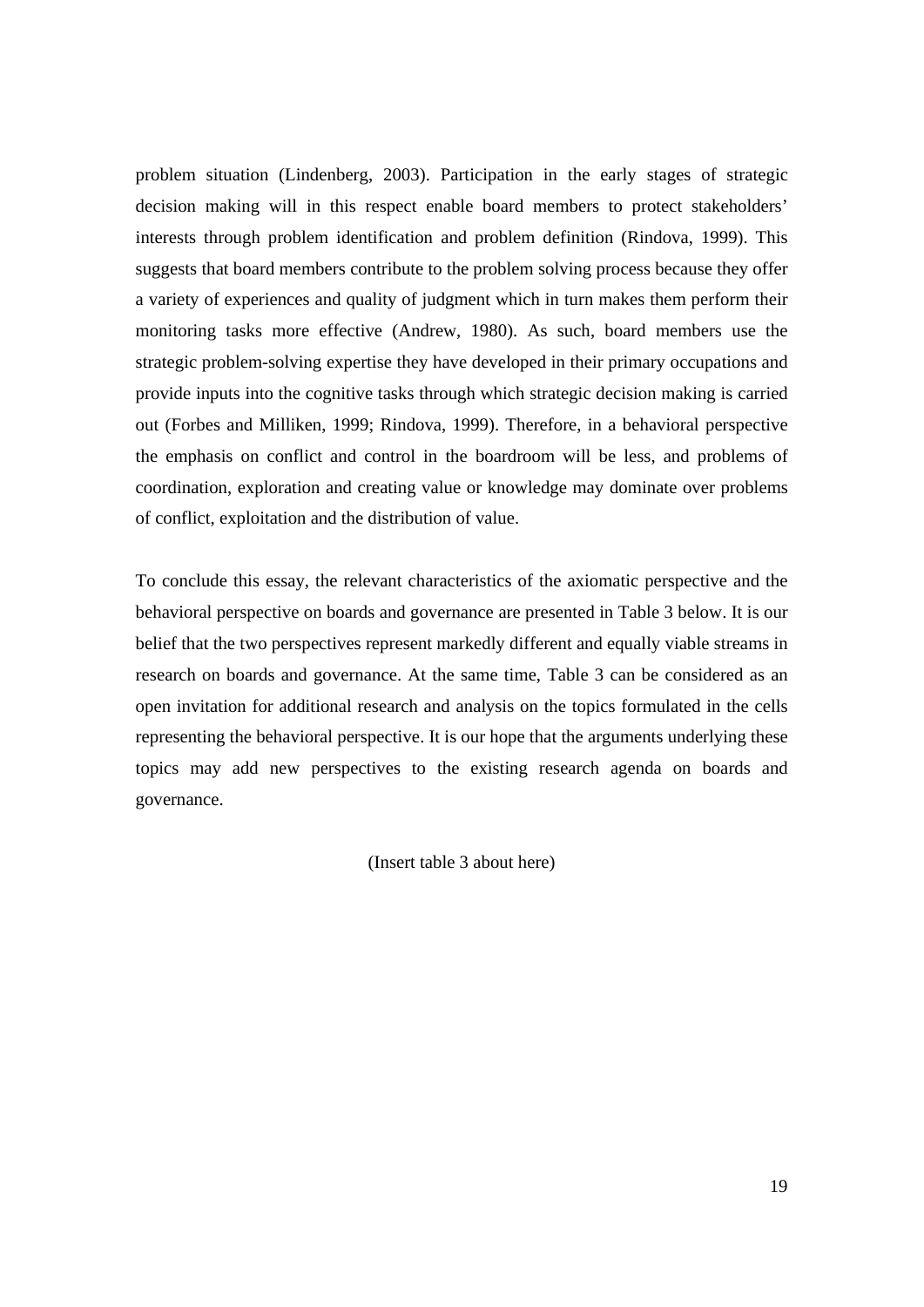#### **References**

Aguilera, R.V. and A. Cuervo-Cazurra: 2004, "Codes of Good Governance Worldwide: What is the Trigger?", *Organization Studies* 25: 415-443.

Andrews, K.R.: 1980, "Director's responsibility for corporate strategy", *Harvard Business Review*, November-December.

Baumol, W.J.: 2004, "On rational satisficing", in M. Augier, and J.M. March (eds.), *Models of a man: Essays in memory of Herbert A. Simon* (Cambridge, Mass: MIT Press).

Bigley, G.A. and M.F. Wiersema: 2002, "New CEOs and corporate strategic refocusing: How experience as heir apparent influences the use of power", *Administrative Science Quarterly* 47: 707-727.

Blair, M.M. and L.A. Stout: 2001 "Corporate accountability: Director accountability and the mediating role of the corporate board", *Washington University Law Review* 79: 403- 447.

Boyd, B.K.: 1990, "Corporate linkages and organizational environment: A test of the resource dependence model", *Strategic Management Journal* 11: 419-430.

Callison, J.W.: 2001, "Venture capital and corporate governance: Evolving the liability company to finance the entrepreneurial business", *The Journal of Corporation Law*, Fall, 97-124.

Carpenter. M.A. and J.D. Westphal: 2001, "The strategic context of external network ties: Examining the impact of director appointments on board involvement in strategic decision-making", *Academy of Management Journal* 4: 639-660.

Collin, S-O.: 1995, "The institutional control of the corporation - extending the debate on the separation of ownership from control", *Corporate Governance - An international review* 3(3): 118-127.

Cyert, R.M. and J.G. March: 1963, *A behavioral theory of the firm* (Englewoods Cliffs, NJ: Prentice-Hall).

Davis, G.F.: 1991, "Agents without principals? The spread of the poison pill through the intercorporate network", *Administrative Science Quarterly* 36: 583-613.

Davis, G.F.: 2005, "New directions in corporate governance", *Annual Review of Sociology* 31: 143-162.

Davis, G.E. and M. Useem: 2002, "Top management, company directors and corporate control", in A. Pettigrew, H. Thomas and R. Whittington (eds.), *Handbook of strategy and management* (Sage Publications, London).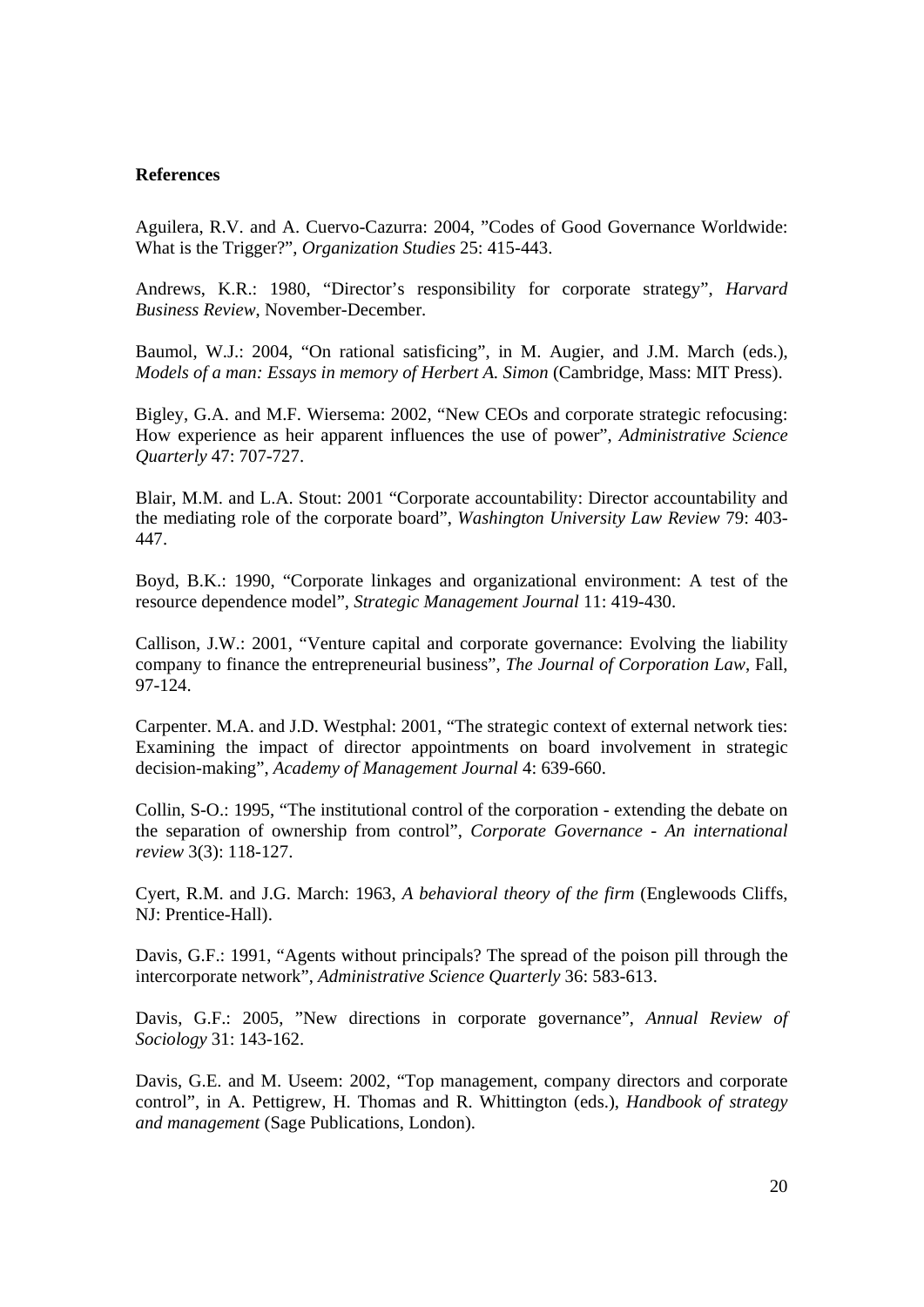Davis, J., Schoorman, F.D. and L. Donaldson: 1997, "Towards a stewardship theory of management", *Academy of Management Review* 22: 20-48.

Daily, C.M., Dalton, D.R. and A.A. Cannella: 2003, "Corporate governance: Decades of dialogue and data", *Academy of Management Review* 28: 371-382.

DiMaggio, P. and W. Powell: 1983, "The iron cage revisited: Institutional isomorphism and collective rationality in organizational fields", *American Sociological Review* 48: 147  $-160.$ 

Donaldson, L. and J.H. Davis: 1991, "Stewardship theory or agency theory: CEO governance and shareholder returns", *Australian Journal of Management* 16: 49-64.

Dyer, W.G.: 1986, *Cultural change in family firms* (San Francisco: Jossey-Bass).

Eisenhardt, K.M.: 1989, "Agency theory: An assessment and review", *Academy of Management Review* 14(1): 57-74.

Fama, E.F. and M.C. Jensen: 1983, "Separation of ownership and control", *Journal of Law and Economics* 26: 301-325.

Finkelstein, S. and R. D'Aveni: 1994, "CEO duality as a double-edged sword: How boards of directors balance entrenchment avoidance and unity of command", *Academy of Management Journal* 37: 1079-1108.

Forbes, D.P. and F.J. Milliken: 1999, "Cognition and corporate governance: Understanding boards of directors as strategic decision making groups", *Academy of Management Review* 24: 489-505.

Foss, N.J.: 2001, "Bounded rationality in the economics of organization: Present use and (some) future possibilities", *Journal of Management and Governance* 5: 401-4225.

Freeman R.E. and D.L. Reed: 1983, "Stockholders and stakeholders: A new perspective on corporate governance", *California Management Review* Vol XXV (3): 88-106.

Gabrielsson, J. and H. Winlund: 2000, "Boards of directors in small and medium sized industrial firms: Examining the effects of the boards working style on board task performance", *Entrepreneurship and Regional Development* 12: 311-330.

Gabrielsson, J. and M. Huse: 2002, "The venture capitalist and the board of directors in SMEs: roles and processes", *Venture Capital* 4(2): 125-146.

Gabrielsson, J. and M. Huse: 2004, "Context, behavior and evolution: Challenges in research on boards and governance", *International Studies of Management and Organization 34(12):* 11-36.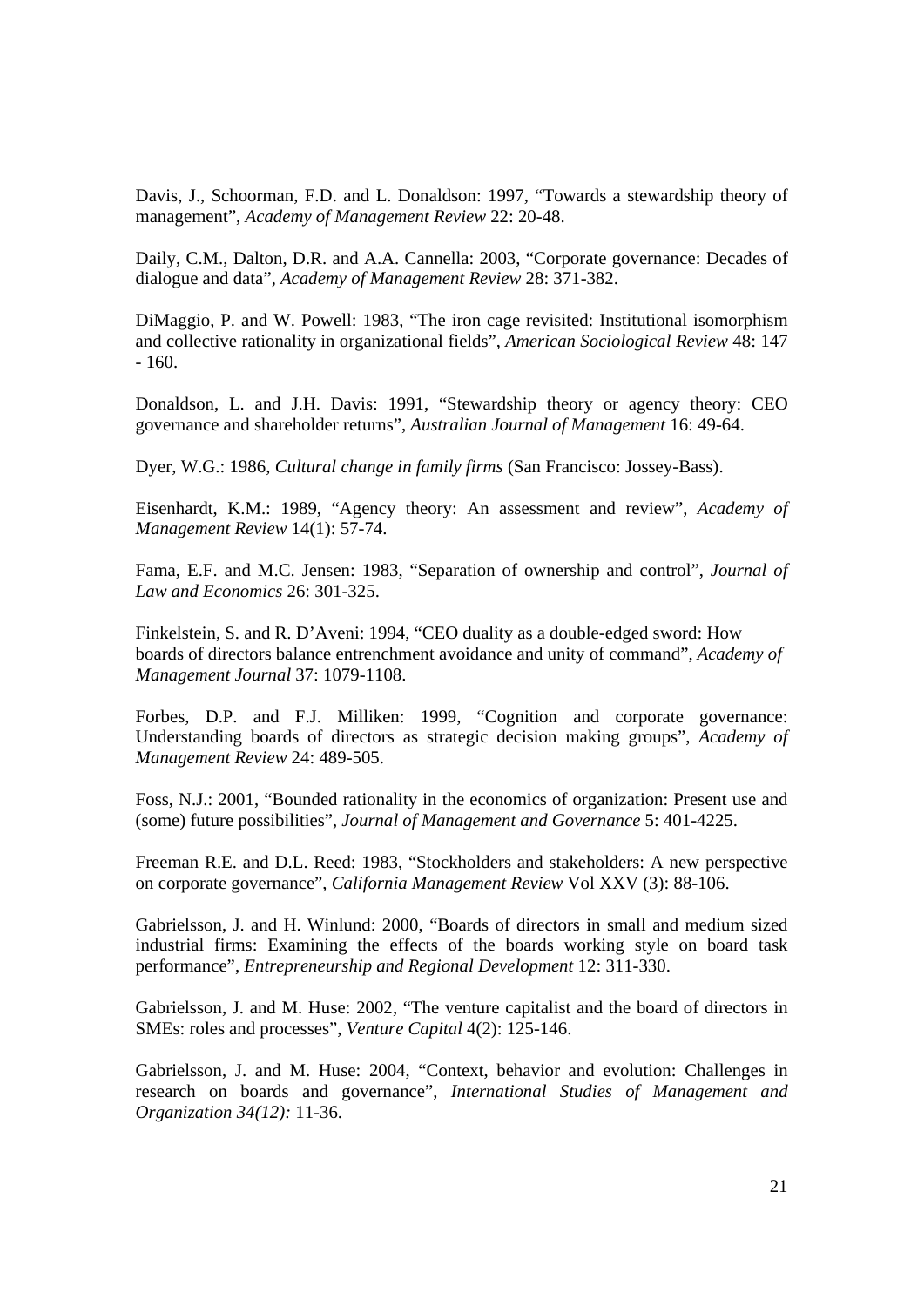Gabrielsson, J. and M. Huse: 2005, "Outside" directors in SME boards: A call for theoretical reflections", *Corporate Board: Roles, Duties and Responsibilities* 1(1): 28-37.

Gedajlovic, E., Lubatkin, M. and W.S. Schulze: 2004, Crossing the threshold from founder management to professional management: A governance perspective, *Journal of Management Studies*, (41)5: 899-912.

Grandori, A.: 2004, "Introduction. Reframing corporate governance: Behavioral assumptions, governance mechanisms, institutional dynamics", in A. Grandori (ed.), Cor*porate governance and firm organization: micro-foundations and structural forms*  (Oxford: Oxford University Press).

Gulati, R. and J.D. Westphal: 1999, "Cooperative or controlling? The effect of CEO board relation and the content of interlocks on the formation of joint ventures", *Administrative Science Quarterly* 44(3): 473-506.

Haunschild, P.R.: 1993, "Interorganizational imitation: the interlocks on corporate acquisition activity", *Administrative Science Quarterly* 38(4): 564-592.

Haunschild, P.R. and C.R. Beckman: 1998, "When do interlocks matter? Alternate sources of information and interlock influence", *Administrative Science Quarterly* 43(4): 815-844.

Hendry, J.: 2002, The principals other problems: Honest incompetence and management contracts", *Academy of Management Review* 27: 98-113.

Hendry, J.: 2005, "Beyond self-interest: agency theory and the board in a satisficing world", *British Journal of Management* 16: 55-64.

Hillman, A.J., Canella, A. and R. Paetzold: 2000, "The resource dependence role of corporate directors: Strategic adaptation of board composition in response to environmental change", *Journal of Management Studies* 37: 235-256.

Hillman, A.J. and T. Dalziel: 2003, "Boards of directors and firm performance: Integrating agency and resource dependency perspectives", *Academy of Management Review* 28(3): 383-396.

Hung, H.: 1998, "A typology of the theories of the roles of governing boards", *Corporate Governance: An international review* 6: 101-111.

Huse, M.: 1998, "Researching the dynamics of board-stakeholder relations", *Long Range Planning* 31:218-226.

Huse, M.: 2000, "Boards of directors in small firms: A review and research agenda", *Entrepreneurship and Regional Development* 12: 271-290.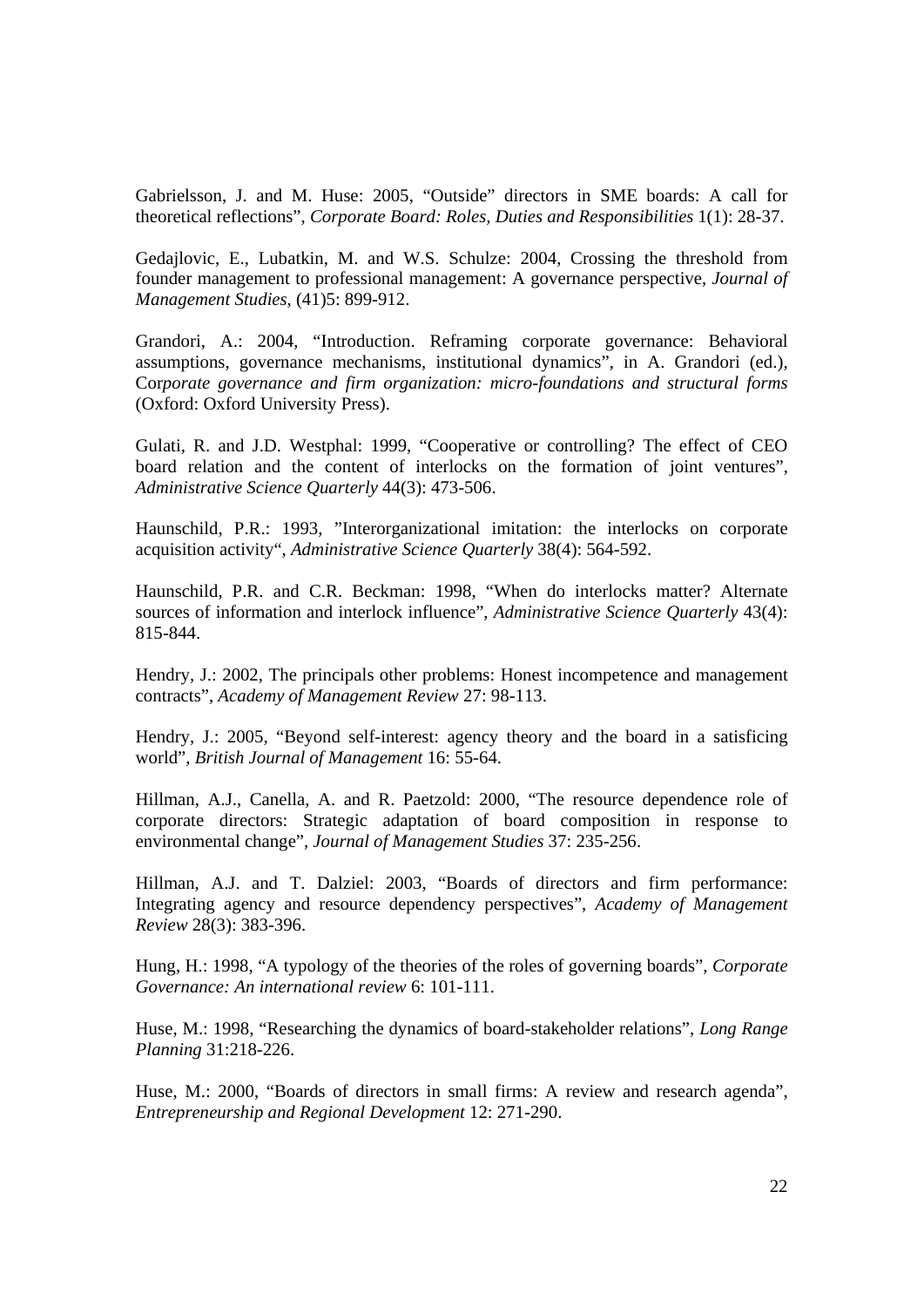Huse, M.: 2003, "Renewing management and governance: new paradigms of governance?" *Journal of Management and Governance* 7: 211-221.

Huse, M.: 2005, "Accountability and creating accountability: A framework for exploring behavioural perspectives of corporate governance", *British Journal of Management* 16: 65-80.

Huse, M. and D. Eide: 1996, "Stakeholder management and the avoidance of corporate control", *Business and Society* 34: 211-243.

Huse M. and V. Rindova: 2001, "Stakeholders´ expectation to boards of directors: the case of subsidiary boards", *Journal of Management and Governance* 5: 153-178.

Huse, M., Minichilli, A. and M. Schøning: 2005, "Corporate boards as assets for operating in the New Europe: The value of process-oriented boardroom dynamics", *Organizational dynamics*, forthcoming.

Jensen M.C. and W.H. Meckling: 1976, "Theory of the firm: managerial behavior, agency costs and ownership structure", *Journal of Financial Economics* 2: 305-360.

Johnson, J. L., Daily, C. M. and A.E. Ellstrand: 1996, "Boards of directors: A review and research agenda", *Journal of Management* 22: 409-438.

Jonnergård, K., Kärreman M. and C. Svensson: 2005, "The impact of changes in the corporate governance system on the boards of directors: experiences from Swedish listed companies", *International Studies and Management* 34: 114-153.

Judge, W.Q and C.P. Zeithaml: 1992, "Institutional and strategic choice perspectives on board involvement in the strategic decision process", *Academy of Management Journal* 35: 766-794.

Kosnik, R.D.: 1987, "Greenmail: A study of board performance in corporate governance", *Administrative Science Quarterly* 32: 163-185.

Levinthal, D.A. and J.G. March: 1993, "The myopia of learning", *Strategic Management Journal* 14: 94-112.

Lindenberg, S.: 2003, "The cognitive side of governance", in V. Buskens, W. Raub and C. Snijders (eds.), *The governance of relations in markets and organizations* (Amsterdam: London).

Lorsch, J.W. and E. McIver: 1989, *Pawns or potentates: The reality of America's corporate boards* (Boston: Harvard Business School Press).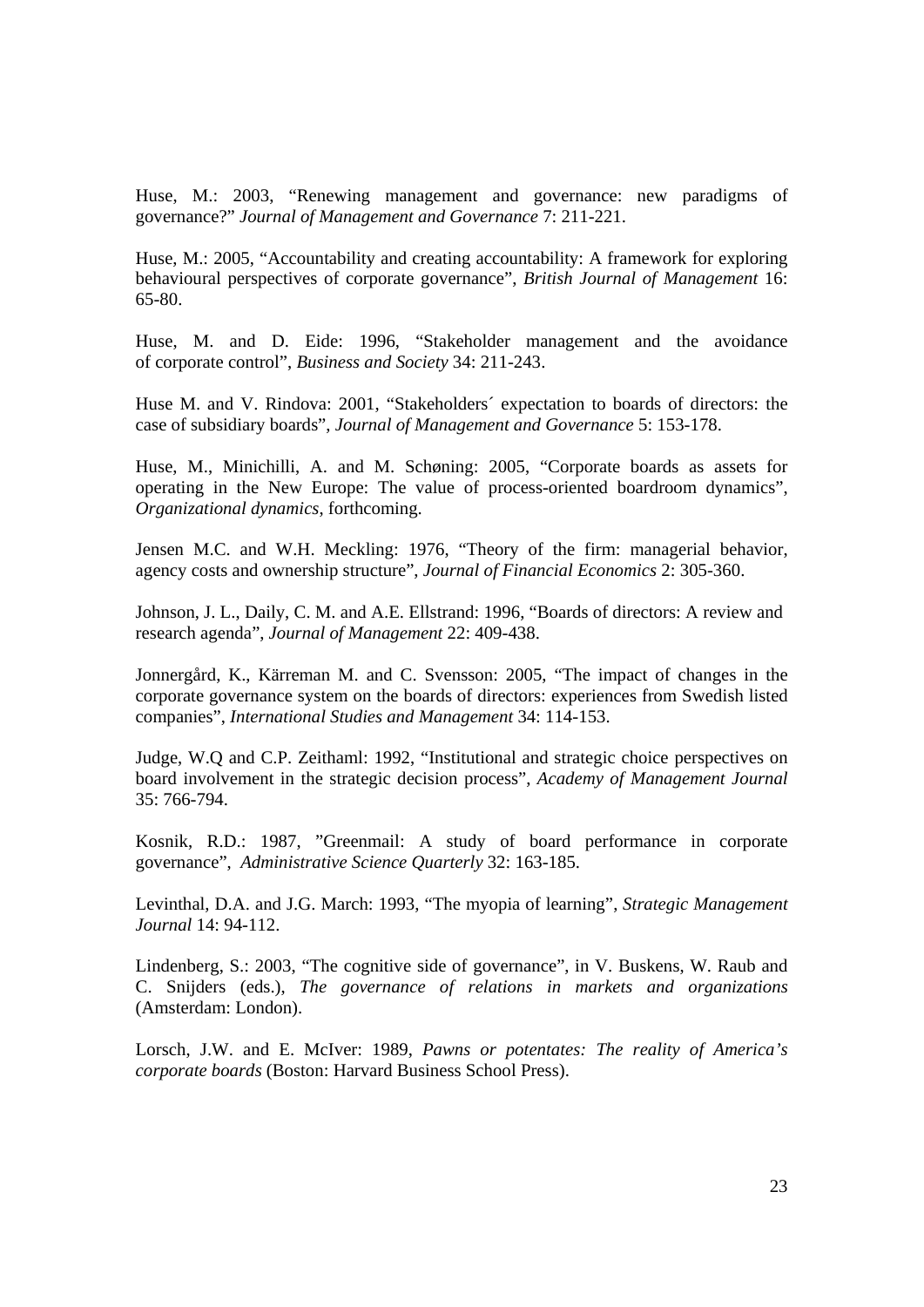Lynall, M.D., Golden, B.R. and A.J. Hillman: 2003, "Board composition from adolescence to maturity: A multi-theoretical view", *Academy of Management Review* 28(3): 416-431.

Mace, M.: 1971, *Directors: myth and reality* (Boston: Harvard University).

March, J.G. and H.A. Simon: 1958, *Organizations* (New York: Wiley).

March, J.G. and J.P. Olsen: 1979, *Ambiguity and choice in organizations*, 2d edition (Bergen: Universitetsforlaget).

McNulty, T. and A. Pettigrew: 1999, "Strategists on the board", *Organization Studies* 20: 40-74.

McNulty, T., Roberts, J. and P. Stiles: 2005, "Beyond agency conceptions of the work of the non-executive director: Creating accountability in the boardroom", *British Journal of Management* 16(1): 5-26.

Mintzberg, H.: 1983, *Power in and around organizations* (Englewood Cliffs: Prentice Hall).

Mizruchi, M S.: 1996, "What do interlocks do? An analysis, critique and assessment of research on interlocking directorates", *Annual Review of Sociology* XXII: 271–298.

Nelson, R.R. and S.G. Winter: 2003, *An evolutionary theory of economic change* (London: Harvard University Press).

Ng, W. and C. DeCock: 2002, "Battle in the boardroom: A discursive perspective", *Journal of Management Studies* 39(1): 23-50.

Ocasio, W.: 1994, "Political dynamics and the circulation of power: CEO succession in U.S. industrial corporations 1960-1990", *Administrative Science Quarterly* 39(2): 313- 335.

Ocasio, W.: 1999, "Institutionalized action and corporate governance: The reliance on rules of CEO succession", *Administrative Science Quarterly* 44(2): 384-416.

Osterloh, M. and B.S. Frey: 2004, "Corporate governance for crooks? The case for corporate virtue", in A. Grandori (ed.), Cor*porate governance and firm organization: micro-foundations and structural forms* (Oxford: Oxford University Press).

Osterloh, M., Frey, B.S. and J. Frost: 2001, "Managing motivation, organization and governance", *Journal of Management and Governance* 5(3-4): 231 - 239.

Pettigrew, A.M.: 1992, "On Studying Management Elites", *Strategic Management Journal* 13: 163-172.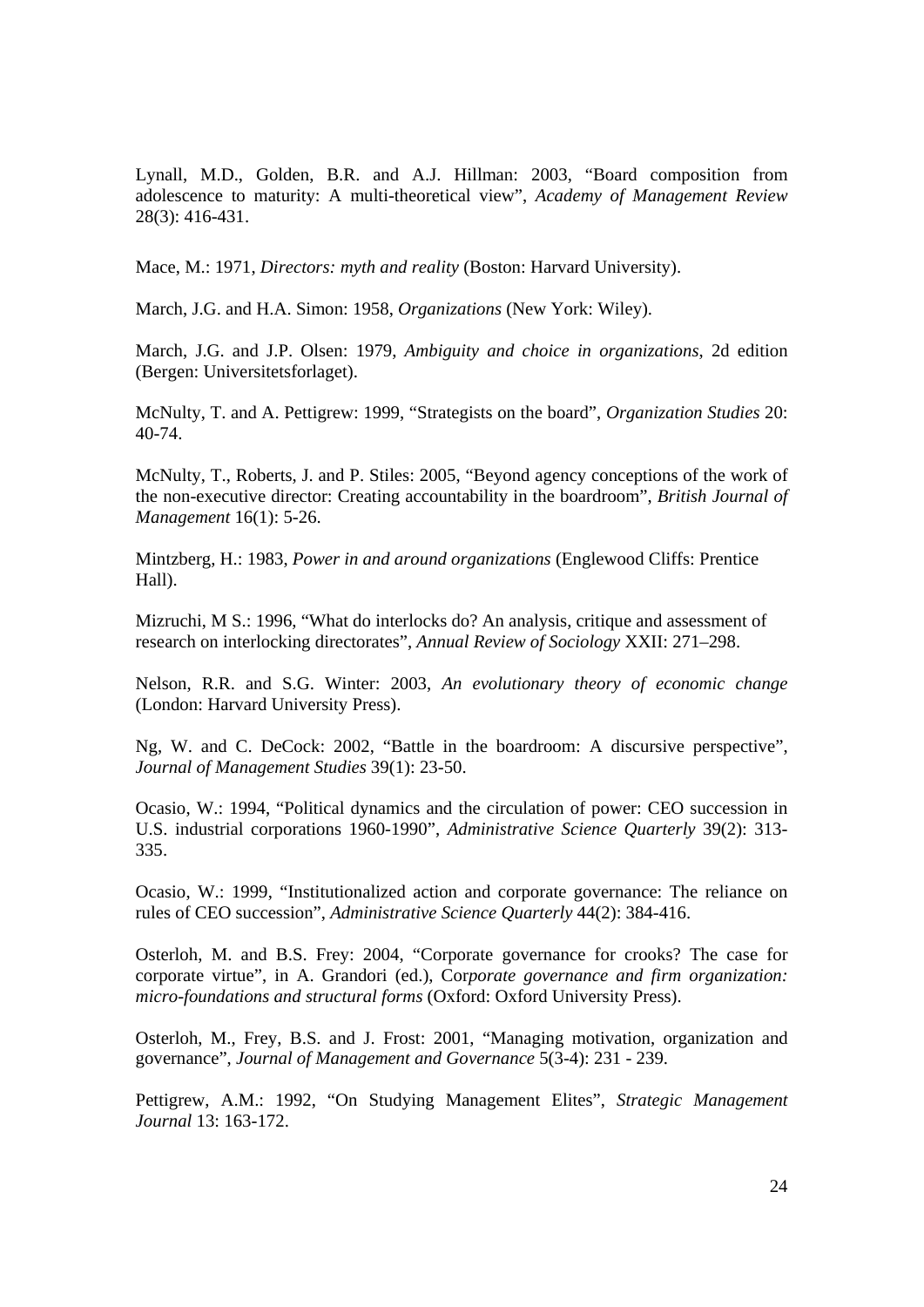Pettigrew, A. and T. McNulty: 1995, "Power and influence in and around the boardroom", *Human Relations* 48(8): 845-873.

Pettigrew, A. and T. McNulty: 1998, "Sources and uses of power in the boardroom", *European Journal of Work and Organizational Psychology* 7(2): 197–214.

Pfeffer, J.: 1972, "Size and composition of corporate boards of directors: the organisation and its environment", *Administrative Science Quarterly* 17: 18-28.

Pfeffer, J.: 1973, "Size, composition and function of hospital boards of directors: A study of organization-environment linkage", *Administrative Science Quarterly* 18: 349-364.

Pfeffer, J. and G.R. Salancik: 1978, *The External Control of Organizations: A Resource Dependece Perspective* (New York: Harper and Row).

Provan, K.G.: 1980, "Board power and organizational effectiveness among human service agencies", *Academy of Management Journal* 23(2): 221-236.

Pye, A.: 2002, "The changing power of 'explanations': Directors, academics and their sensemaking from 1989 to 2000", *Journal of Management Studies* 39: 908-925.

Pye, A.: 2004, "The importance of context and time for understanding board behavior", *International Studies in Management and Organization* 34: 63-89.

Pye, A. and A. Pettigrew: 2005, "Studying Board Context, Process and Dynamics: Some Challenges for the Future", *British Journal of Management* 16: 27-38.

Radner, R.: 1996, "Bounded rationality, indeterminacy and the theory of the firm", *Economic Journal* 106: 1360-1373.

Richardson, R.J.: 1987, "Directorship interlocks and corporate profitability", *Administrative Science Quarterly* 32: 367-386.

Rindova, V.: 1999, "What Corporate Boards have to do with Strategy: A Cognitive Perspective", *Journal of Management Studies* 36(7): 953-975.

Roberts, J., McNulty, T. and P. Stiles: 2005, "Beyond agency conceptions of the work of the non-executive director: creating accountability in the boardroom", *British Journal of Management* 16 (Special Issue): 5-26

Shen, W.; 2003, "The dynamics of the CEO – board relationship: An evolutionary perspective", *Academy of Management Review* 28: 466-476.

Simon, H.A.: 1945, *Administrative behavior* (New York: MacMillan).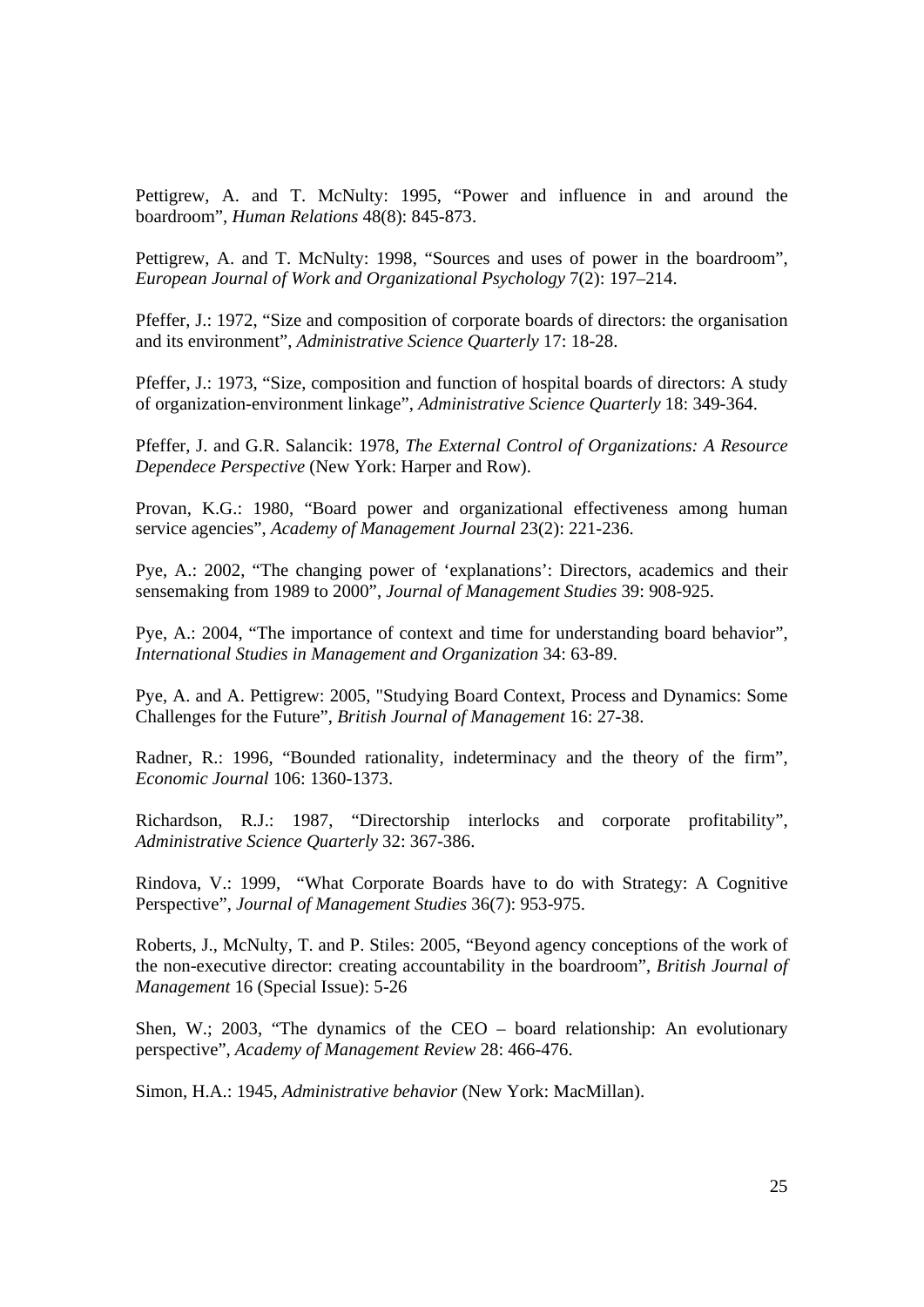Simon, H.A.: 1955, "A behavioral model of rational choice", *The Quarterly Journal of Economics* 69(1): 99-118.

Useem, M.: 1984, *The inner circle* **(**New York and Oxford: Oxford University Press).

Sundaramurthy, C. and M. Lewis: 2003, "Control and collaboration: Paradoxes of governance", *Academy of Management Review* 28(3): 397-415.

van Ees, H. and T.J.B.M. Postma: 2004, "Dutch boards and governance: A comparative institutional analysis of board roles and member (s)election procedures", *International Studies of Management and Organization* 34(12): 90-36.

Westphal, J.D.: 1998, "Board games: How CEOs adapt to increases in structural board independence from management", *Administrative Science Quarterly* 43: 511-537.

Westphal, J.D.: 1999, "Collaboration in the boardroom: behavioural and performance consequences of CEO-board social ties", *Academy of Management Journal* 42: 7-24.

Westphal, J.D. and E.J. Zajac: 1994, "Substance and symbolism in CEOs long-term incentive plans", *Administrative Science Quarterly* 39(3): 367-390.

Westphal, J.D. and E.J. Zajac: 1995, "Who shall govern? CEO/board power, demographic similarity, and new director selection", *Administrative Science Quarterly*  40(1): 60-83.

Westphal, J.D. and E.J. Zajac: 1997, "Defections from the inner circle: social exchange, reciprocity, and the diffusion of board independence in U.S. corporations", *Administrative Science Quarterly* 42(1): 161-184.

Westphal, J.D. and E.J. Zajac: 1998, "Symbolic management of stockholders: Corporate governance reforms and shareholder reactions", *Administrative Science Quarterly* 43: 127-153.

Westphal, JD., Seidel, M-D and K.J. Stewart: 2001, "Second-order imitation: Uncovering latent effect of board network ties", Administrative Science Quarterly 46: 717-748.

Williamson, O.E.: 1984, "Corporate governance", *Yale Law Journal* 93: 1197-1229.

Williamson, O.E.: 1988, "Corporate finance and corporate governance", *The Journal of Finance* 43(3): 567-591.

Windolf, P.: 2004, "Corruption, fraud and corporate governance: A report on Enron", in A. Grandori (ed.), Cor*porate governance and firm organization: micro-foundations and structural forms* (Oxford: Oxford University Press).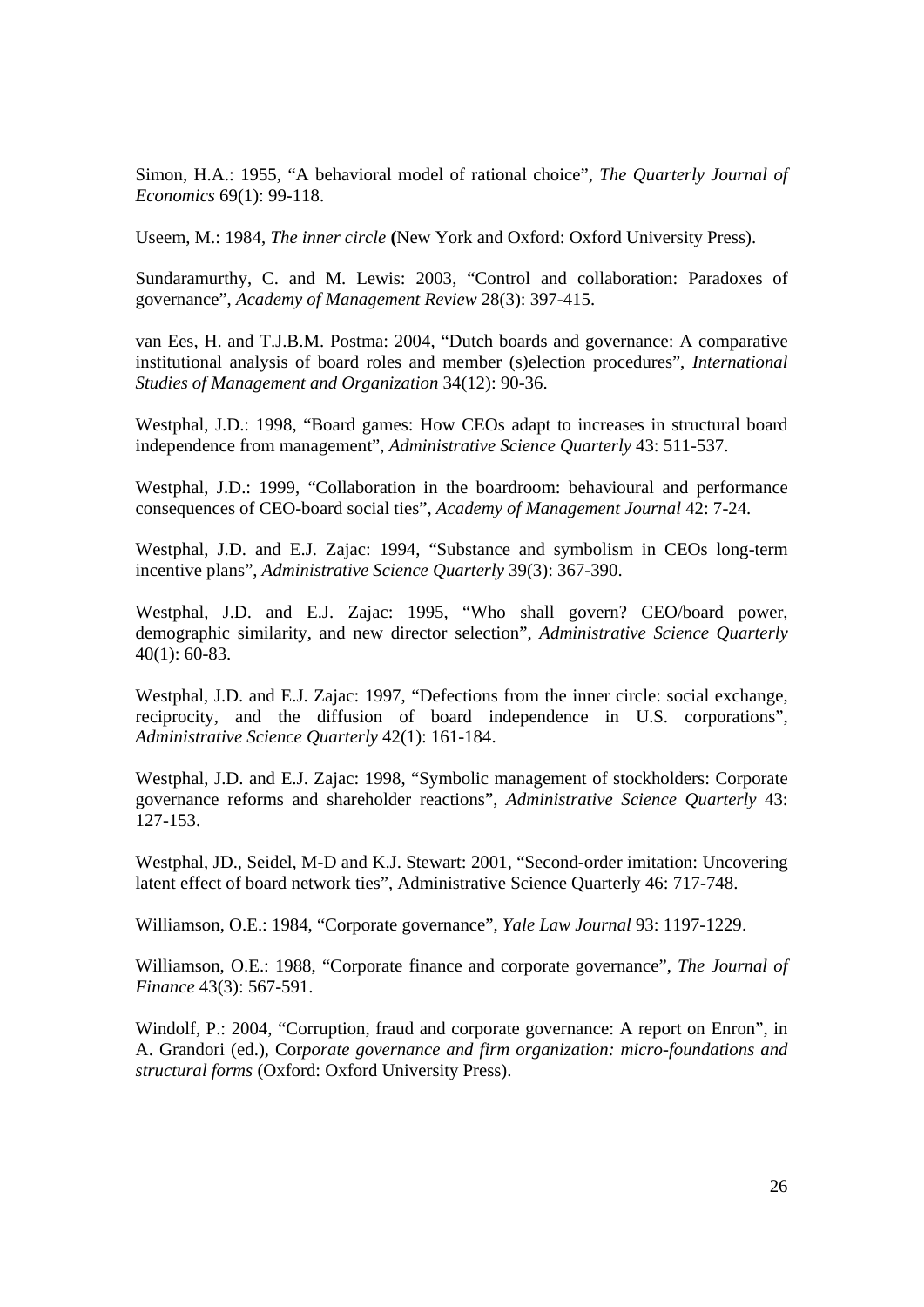Zahra, S.A. and J.A. Pearce: 1989, "Boards of directors and corporate financial performance: A review and integrative model", *Journal of Management* 15: 291-334.

Zahra, S.A. and Filatotchev, I. 2004. Governance of the entrepreneurial threshold firm: A knowledge-based perspective, *Journal of Management Studies*, 41: 885-897.

Zajac, E.J. and J.D. Westphal: 1994, The symbolic management of CEO compensation", *Administrative Science Quarterly* 39(3):367-390.

Zajac, E.J. and J.D. Westphal: 1996a, "Who shall succeed? How CEO/board preferences and power affect the choice of new CEOs", *Academy of Management Journal* 39(1): 64- 90.

Zajac, E.J. and J.D. Westphal: 1996b, "Director reputation, CEO-board power, and the dynamics of board interlocks", *Administrative Science Quarterly* 41(3): 507-529.

Zajac, E.J. and J.D. Westphal: 1998, "Toward a behavioral theory of the CEO/board relationship: How research can enhance our understanding of corporate governance practices", in D.C. Hambrick, D.A. Nadler, and M.L. Tushman (eds.), *Navigating Change: How CEOs, Top Management Teams, and Boards of Directors Steer Transformation*.(Cambridge: Harvard Business School Press).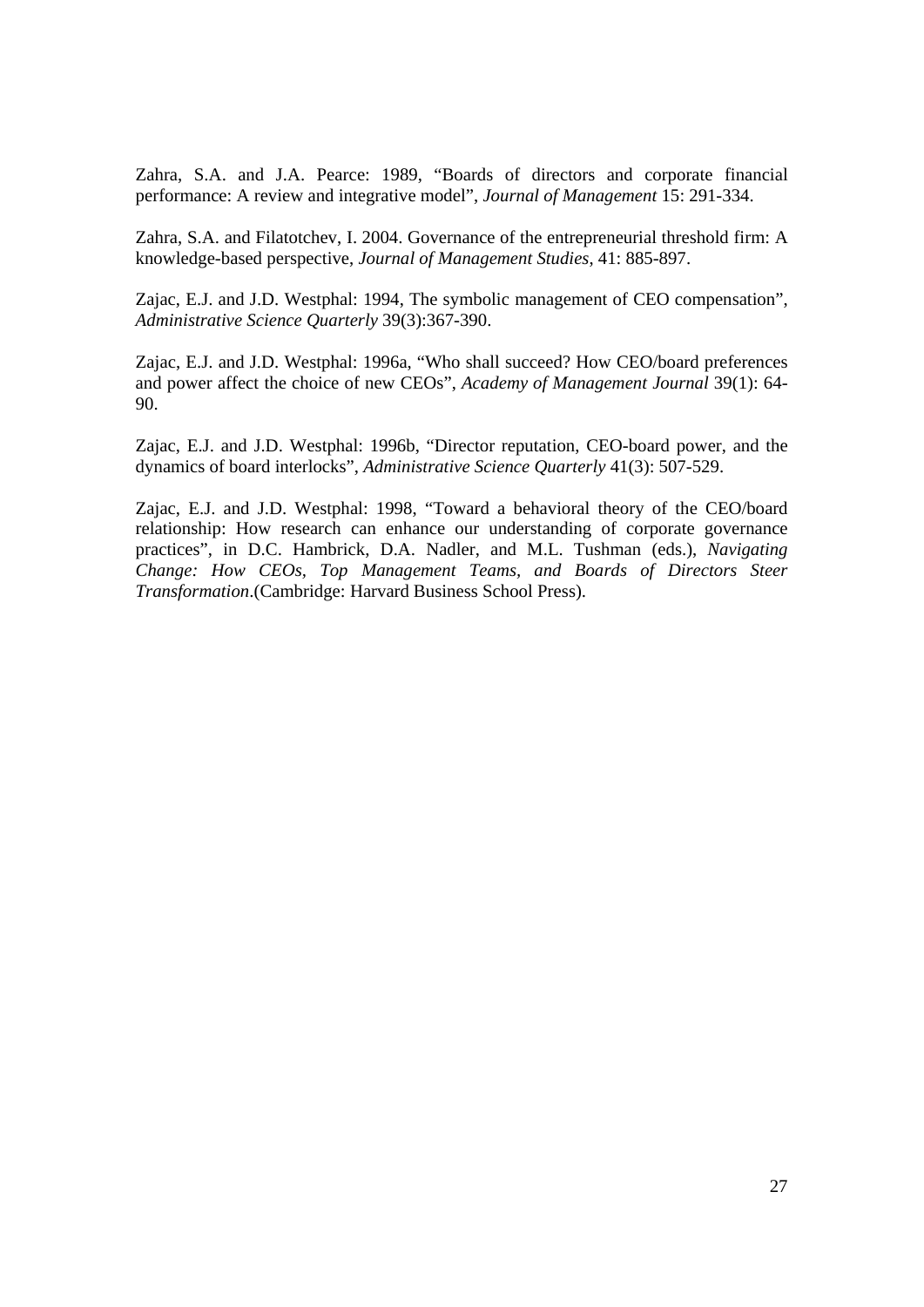|               | Structure            | Interactions           | Decisions            |
|---------------|----------------------|------------------------|----------------------|
|               | I. Control and       | III. Collaboration and | V. Cognition and     |
| Internal      | competence           | conflict               | commitment           |
| relationships |                      |                        |                      |
|               | -Incentive           | -Political bargain     | -Decision making     |
|               | conflicts and        | -Power and trust       | biases               |
|               | alignment            | -Conflicts and         | -Cohesiveness        |
|               | -Diversity and       | emotions               | -Creativity and      |
|               | competence           |                        | criticality          |
|               |                      |                        |                      |
|               | II. Codification and | IV. Coordination and   | VI. Conformation and |
| External      | compliance           | cooptation             | ceremony             |
| relationships |                      |                        |                      |
|               | -Law, codes          | -Social networks and   | -Institutional       |
|               | contracts and        | director interlocks    | embededness          |
|               | regulation           | -Social elites and     | -Norms               |
|               |                      | social movements       | -Symbols, language   |
|               |                      |                        | and rhetoric         |
|               |                      |                        |                      |
|               |                      |                        |                      |

**Table 1: Major Themes in Research on Boards and Governance**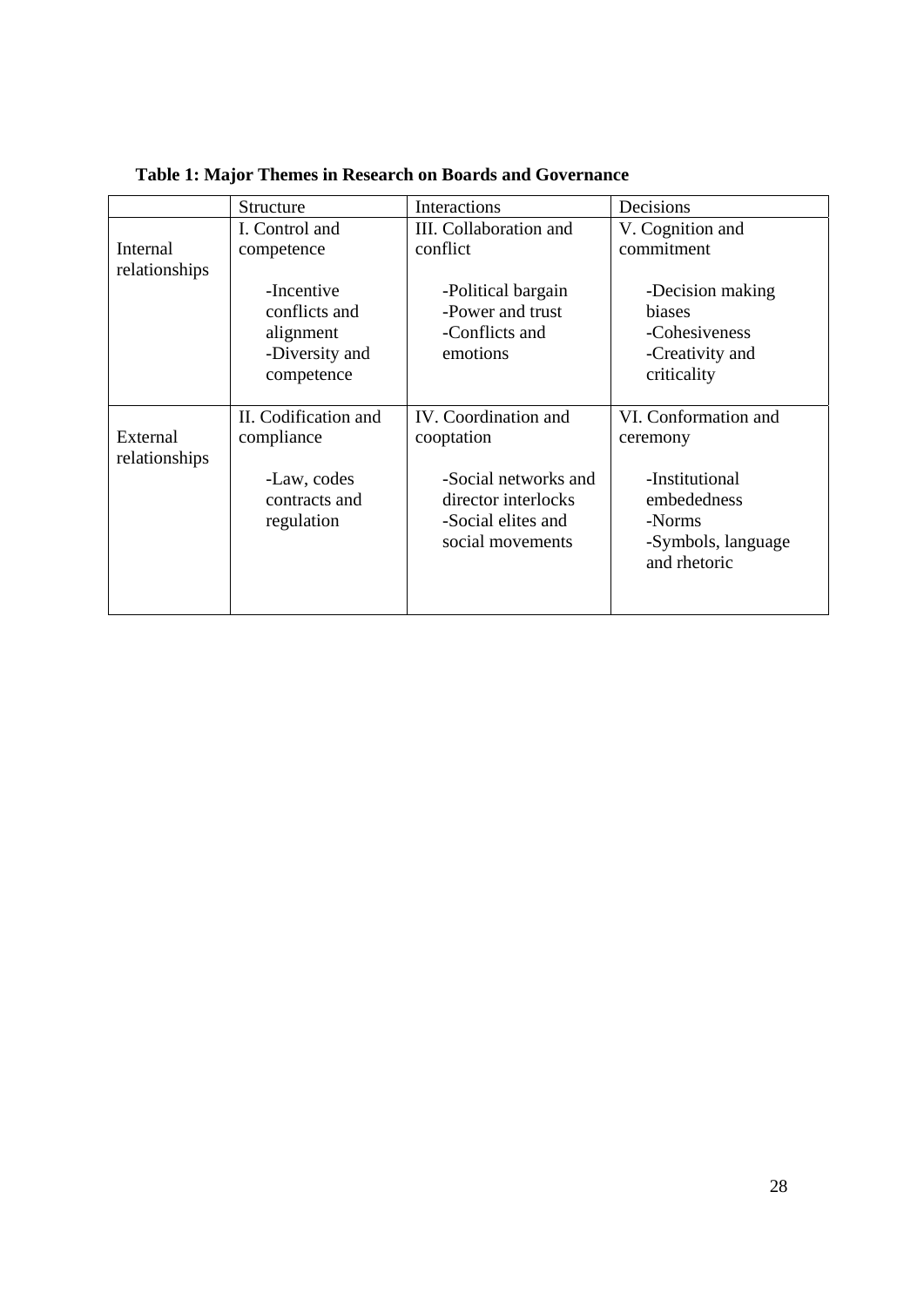|                                           | <b>Economic</b>                                                                   | <b>Behavioral</b>                                                                         |
|-------------------------------------------|-----------------------------------------------------------------------------------|-------------------------------------------------------------------------------------------|
| Bounded rationality<br>assumption         | Intendedly rational actors<br>constrained by limited or<br>asymmetric information | Actors constrained by limited<br>imagination and awareness (truly<br>bounded rationality) |
| Problem-solving behavior                  | Optimizing                                                                        | Satisficing                                                                               |
| Decision-making strategy                  | Rational calculation to reduce<br>uncertainty                                     | Applying routines and heuristics<br>to reduce complexity                                  |
| Goal formation and<br>conflict resolution | Goal alignment to meet a priori<br>defined goals                                  | Political bargain                                                                         |

# **Table 2: Approaches to Organizational Decision Making**